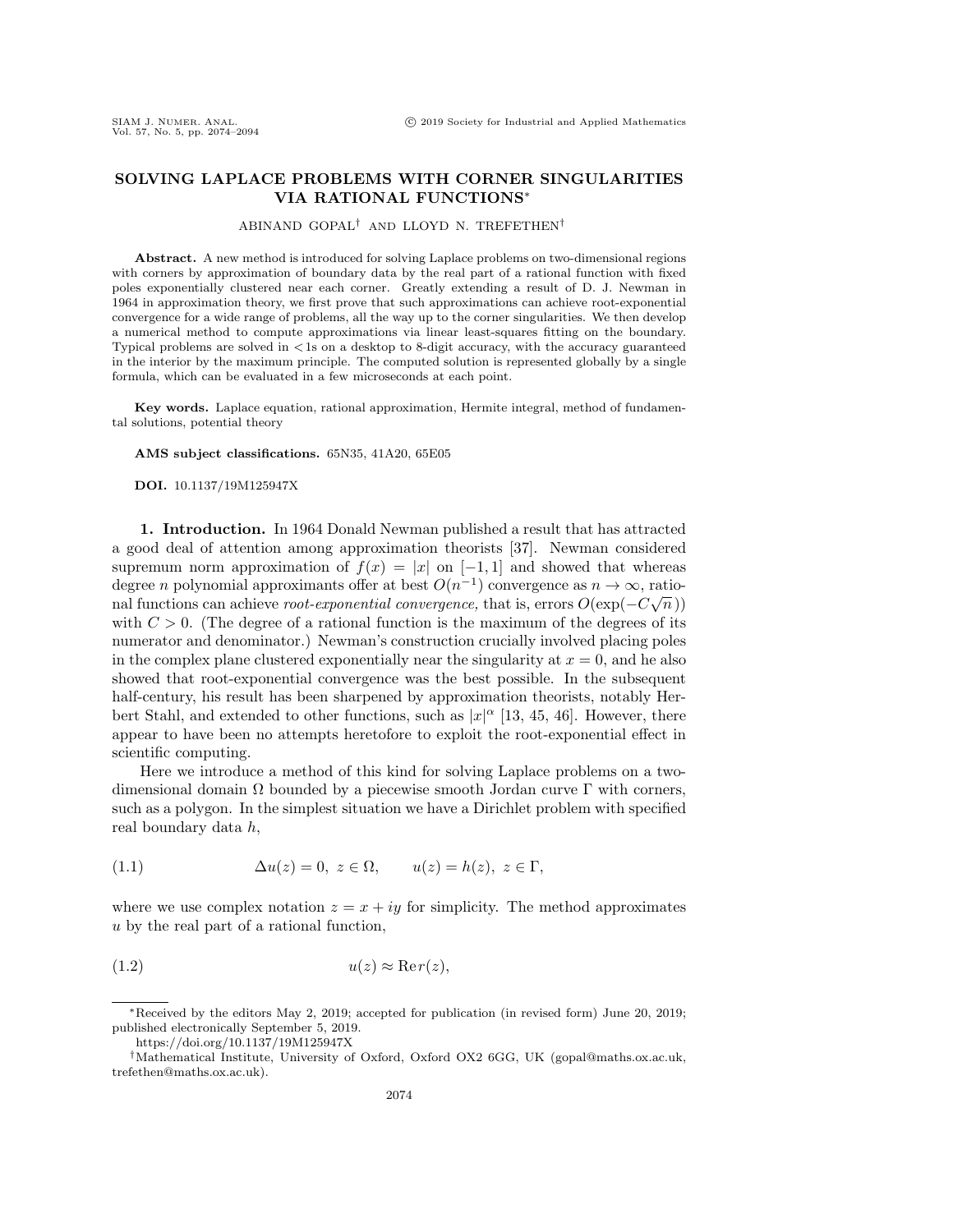<span id="page-1-0"></span> $\mu$  newspapers of a new

with  $r$  taking the form

(1.3) 
$$
r(z) = \sum_{j=1}^{N_1} \frac{a_j}{z - z_j} + \sum_{j=0}^{N_2} b_j (z - z_*)^j.
$$

Computing an optimal rational function  $r$  is a difficult nonlinear problem in gen-eral [\[23,](#page-19-2) [36,](#page-19-3) [49\]](#page-20-2), but our method is linear because it fixes the poles  $\{z_i\}$  of the first sum in [\(1.3\)](#page-1-0) a priori in a configuration with exponential clustering near each corner. We speak of this as the "Newman" part of  $(1.3)$ , concerned with resolving singularities. The second sum is simply a polynomial, with the expansion point  $z_*$  taken as a point roughly in the middle of  $\Omega$ , and we call this the "Runge" term, targeting the smoother part of the problem. (The observation that functions analytic in a neighborhood of a simply connected compact set in the complex plane can be approximated by polynomials with exponential convergence dates back to Runge in 1885 [\[12,](#page-19-4) [41,](#page-20-3) [50\]](#page-20-4).) With  $\{z_i\}$  and  $z_*$  fixed, our method finds coefficients  $a_i$  and  $b_i$  by solving a linear least-squares problem on a discrete subset of points on the boundary  $\Gamma$ , which are also exponentially clustered in a manner reflecting that of  $\{z_i\}$ .

One might imagine that achieving root-exponential convergence would require a delicate choice of poles  $\{z_j\}$  in [\(1.3\)](#page-1-0). However, virtually any exponential clustering is in fact sufficient, provided it scales with  $n^{-1/2}$  as  $n \to \infty$ , and section [2](#page-1-1) is devoted to presenting theorems to establish this claim. Quite apart from their application to Laplace problems, we believe these results represent a significant addition to the approximation theory literature as well as shedding light on the clustered poles observed experimentally in [\[15\]](#page-19-5) and [\[23\]](#page-19-2). Section [3](#page-8-0) describes our algorithm, which depends on placing sample points on the boundary with exponential clustering to match that of the poles outside. Section [4](#page-11-0) presents examples illustrating its remarkable speed and accuracy, and section [5](#page-14-0) comments on variants such as Neumann boundary conditions and multiply connected domains. We are in the process of developing codes to make the method available to others, and an analogous method for the Helmholtz equation will be presented in a separate publication.

A brief announcement of the new method, without theorems or proofs, was published in [\[16\]](#page-19-6). Our method is a variant of the method of fundamental solutions, and a discussion of its relationship with MFS and other methods is given in the final section.

<span id="page-1-1"></span>2. Root-exponential convergence theorems. This section will show that root-exponential convergence is achievable for all kinds of domains provided that poles are clustered exponentially near corner singularities with a spacing that scales as  $O(n^{-1/2})$ . The result is sharp in the sense that faster than root-exponential convergence is in general not possible for rational approximations of Laplace problems with corner singularities. To prove this, it is enough to consider the problem  $(1.1)$  with  $\Omega$  as the upper half of the unit disk and  $h(z) = |\text{Re } z|$ . If  $\text{Re } r(z) \approx u(z)$  for  $z \in \Omega$  for some rational function r, then in particular Re  $r(x) \approx |x|$  for  $x \in [-1, 1]$ . But for  $x \in [-1, 1]$ ,  $\text{Re } r(x) = (r(z) + r(z))/2$  is itself a rational function of x. Thus by Newman's converse result, the approximation can improve no faster than root-exponentially with  $n$ .

Our proofs combine the Cauchy integral formula to decompose global problems into local pieces and the Hermite integral formula for rational interpolation. The rational version of the Hermite formula, which goes back at least to J. L. Walsh in the 1930s [\[56,](#page-20-5) section 8.1], is well known by approximation theorists, and it is possible that results like ours can be found in the literature. Examples of related works are [\[3\]](#page-18-0) and [\[46\]](#page-20-1). However, the emphasis in the literature is on relatively delicate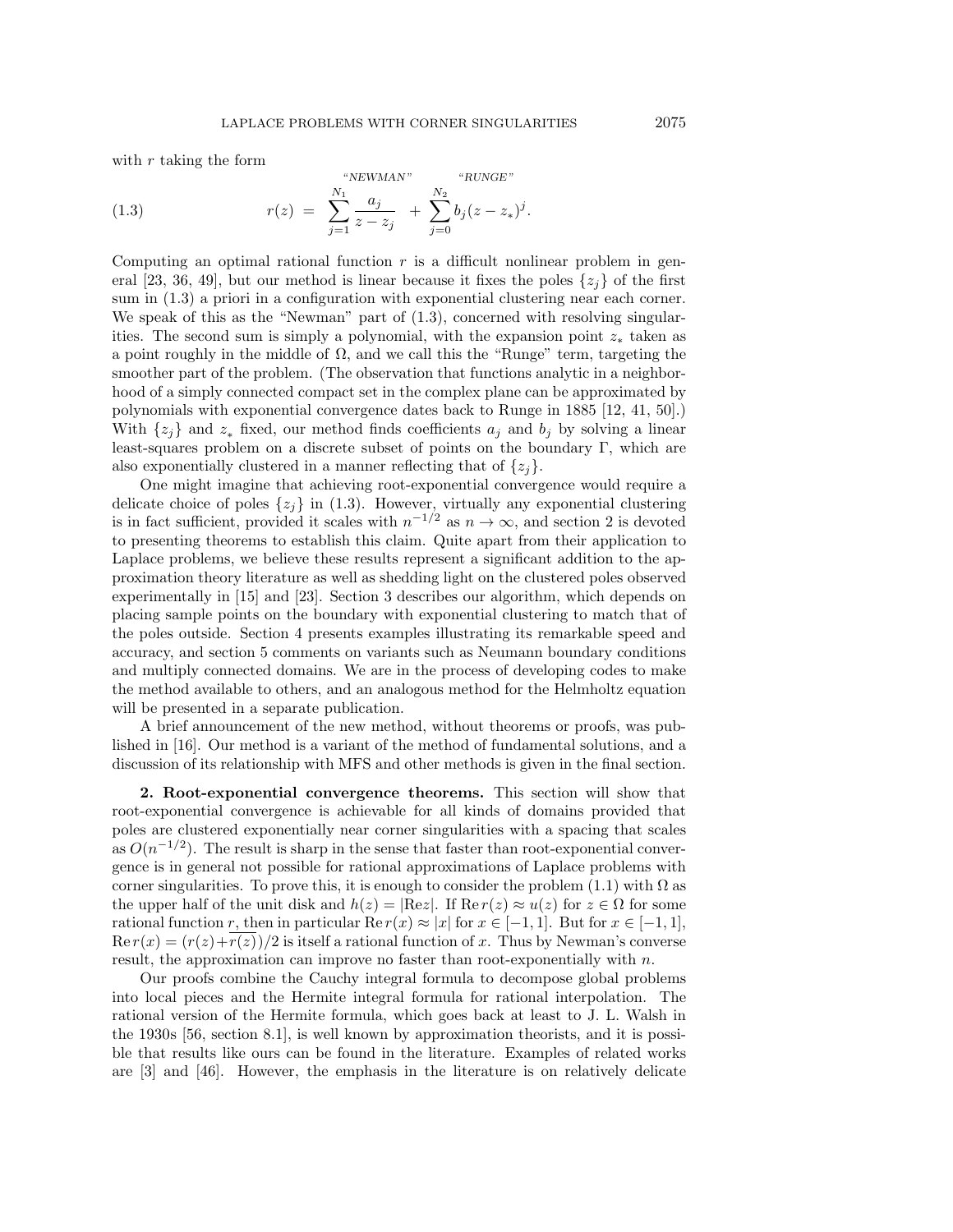analysis in relatively specific settings. (This comment applies to our own paper [\[15,](#page-19-5) Theorem 1], where we used an exponential change of variables coupled with the equispaced trapezoidal rule to prove root-exponential convergence for approximations of  $x^{\alpha}$  on a half-disk.) Here we will make more general arguments. The root-exponential rate is a consequence of the balance of local accuracy at a corner, which requires poles to be placed closely nearby, and global accuracy further from the corner, which requires poles to be spaced close together. This is the same balance that leads to root-exponential convergence of exponential quadrature formulas [\[47,](#page-20-6) [52\]](#page-20-7).

We begin with a statement of the Hermite formula. A rational function  $r$  is said to be of type  $(m, n)$  if it can be written in the form  $r = p/q$ , where p and q are polynomials of degrees  $\leq m$  and  $\leq n$ , respectively.

LEMMA 2.1 (Hermite integral formula for rational interpolation). Let  $\Omega$  be a simply connected domain in C bounded by a closed curve Γ, and let f be analytic in  $\Omega$ and extend continuously to the boundary. Let interpolation points  $\alpha_0, \ldots, \alpha_{n-1} \in \Omega$ and poles  $\beta_0, \ldots, \beta_{n-1}$  anywhere in the complex plane be given. Let r be the unique type  $(n-1,n)$  rational function with simple poles at  $\{\beta_i\}$  that interpolates f at  $\{\alpha_i\}$ . Then for any  $z \in \Omega$ ,

<span id="page-2-0"></span>(2.1) 
$$
f(z) - r(z) = \frac{1}{2\pi i} \int_{\Gamma} \frac{\phi(z)}{\phi(t)} \frac{f(t)}{t - z} dt,
$$

where

<span id="page-2-1"></span>(2.2) 
$$
\phi(z) = \prod_{j=0}^{n-1} (z - \alpha_j) / \prod_{j=0}^{n-1} (z - \beta_j).
$$

Proof. The theorem is presented as Walsh's monograph [\[56,](#page-20-5) Theorem 2 of Chapter 8], with a proof based on residue calculus. Walsh quoted the same formula in an earlier paper of his as [\[55,](#page-20-8) equation (12.1)]. We do not know whether he was the first to develop this result. For a more recent discussion, see [\[32\]](#page-19-7). П

The application of [\(2.1\)](#page-2-0) for accuracy estimates goes back to the analysis of polynomial interpolants by Méray and Runge at the end of the 19th century  $[49,$  Chapter 11] and, in the case of rational functions, to Walsh [\[55,](#page-20-8) [56\]](#page-20-5). With good choices of  $\{\alpha_i\}$ and  $\{\beta_i\}, \phi$  may be much larger for  $t \in \Gamma$  than for  $z \in \Omega$ . In such a case, the ratio  $\phi(z)/\phi(t)$  in [\(2.1\)](#page-2-0) will be very small, and this enables one to use the integral to bound  $f(z) - r(z)$ . For the estimate of our first theorem, we will apply just this reasoning.

Note that unlike the proofs of our theorems, our algorithms are not based on interpolation. The purpose of the theorems is to establish the existence of rootexponentially good approximants, not to construct them. That will be done by the much more flexible method of least-squares fitting on the boundary.

We begin with a rational approximation problem on the slice-of-pie region sketched on the left in Figure [1,](#page-3-0) starting from the definition

(2.3) 
$$
A_{\theta} = \{ z \in \mathbf{C} : |z| < 1, -\theta < \arg z < \theta \},
$$

and assume a function f is given that is bounded and analytic in the slit disk  $A_{\pi}$ . For example, f might have a  $z^{\sigma}$  or  $z^{\sigma} \log z$  singularity at  $z = 0$  ( $\sigma > 0$ ). As shown in [\[30\]](#page-19-8) and [\[57\]](#page-20-9), these are the standard singularities that arise in Laplace problems bounded by analytic curves meeting at corners. The following theorem, which is close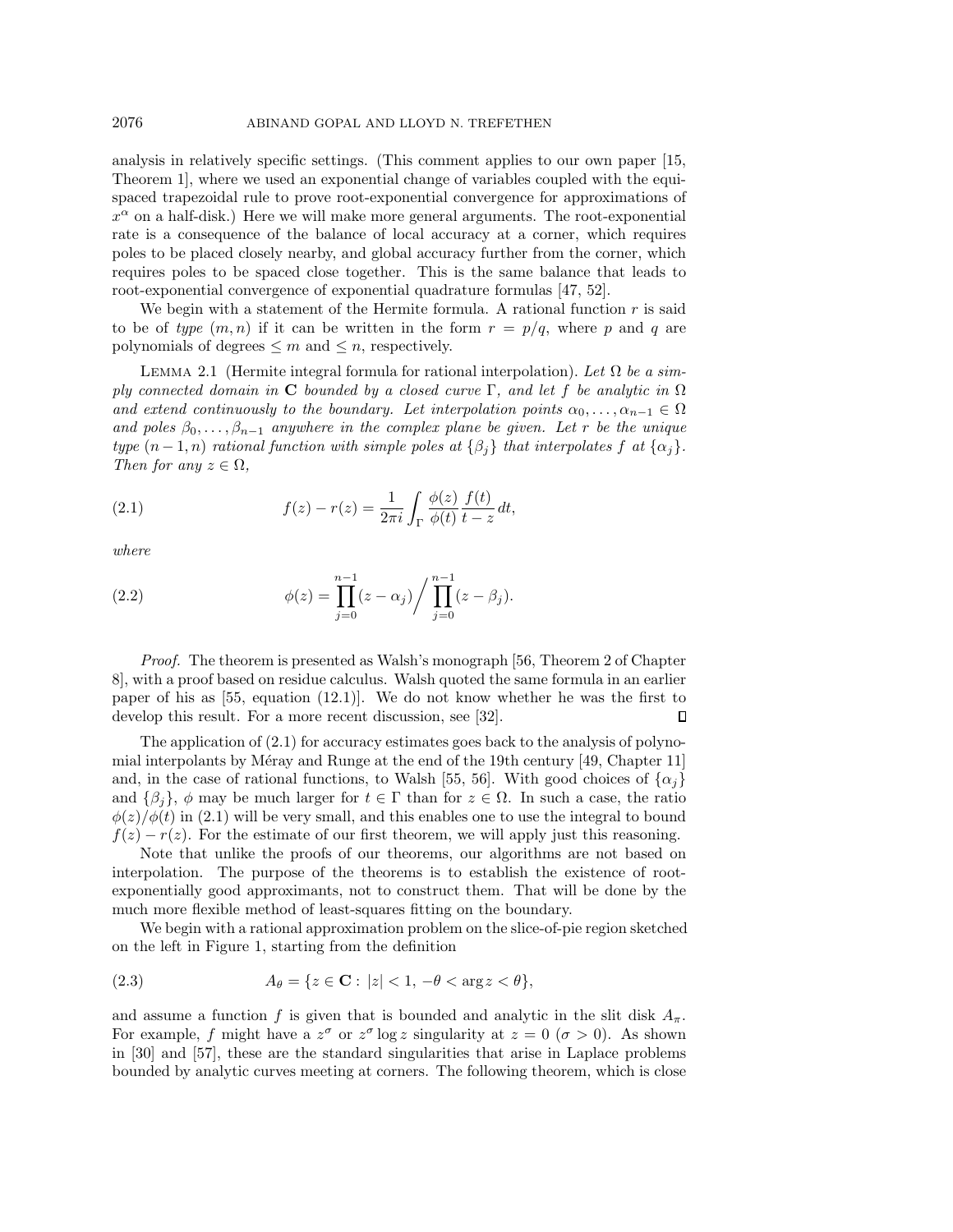<span id="page-3-0"></span>

Fig. 1. On the left, the approximation problem of Theorem [2.2.](#page-3-1) A bounded analytic function f is given in the unit disk slit along the negative real axis. Root-exponentially accurate rational approximants to f in a wedge  $\Omega = \rho A_{\theta}$  are constructed by placing poles in  $[-1,0)$  exponentially clustered near  $x = 0$  and interpolation points similarly clustered in  $[0, 1)$ . The image on the right shows level curves of  $\log_{10} |\phi(z)|$ , where  $\phi$  is defined by [\(2.2\)](#page-2-1), [\(2.5\)](#page-3-2), and [\(2.6\)](#page-3-3) with  $n = 12$ ,  $\sigma = 0.1$ .

to [\[46,](#page-20-1) Theorem 2.1a], approximates on a wedge with half-angle  $\theta < \pi/2$ . However, the result actually holds for any  $\theta < \pi$ , as we discuss at the end of the section. The notation  $\|\cdot\|_{\Omega}$  denotes the supremum norm over  $\Omega$ .

<span id="page-3-1"></span>THEOREM 2.2. Let f be a bounded analytic function in the slit disk  $A_{\pi}$  that satisfies  $f(z) = O(|z|^{\delta})$  as  $z \to 0$  for some  $\delta > 0$ , and let  $\theta \in (0, \pi/2)$  be fixed. Then for some  $\rho \in (0,1)$  depending on  $\theta$  but not f, there exist type  $(n-1,n)$  rational functions  ${r_n}, 1 \leq n < \infty$ , such that

(2.4) 
$$
||f - r_n||_{\Omega} = O(e^{-C\sqrt{n}})
$$

as  $n \to \infty$  for some  $C > 0$ , where  $\Omega = \rho A_{\theta}$ . Moreover, each  $r_n$  can be taken to have simple poles only at

(2.5) 
$$
\beta_j = -e^{-\sigma j/\sqrt{n}}, \quad 0 \le j \le n-1,
$$

where  $\sigma > 0$  is arbitrary.

<span id="page-3-3"></span><span id="page-3-2"></span>*Proof.* Fix  $\sigma > 0$ , and define poles  $\beta_i$  by [\(2.5\)](#page-3-2) and interpolation points by

(2.6) 
$$
\alpha_0 = 0, \qquad \alpha_j = -\beta_j, \ 1 \le j \le n - 1.
$$

This implies  $|z - \alpha_0|/|z - \beta_0| \le |z|$  and  $|z - \alpha_j|/|z - \beta_j| \le 1$  for  $j \ge 1$  for any  $z \in \Omega$ , and therefore, by [\(2.2\)](#page-2-1),

<span id="page-3-4"></span>
$$
|\phi(z)| \le |z|, \quad z \in \Omega.
$$

Here and until the final paragraph of the proof, the constant  $\rho \in (0,1)$  has not yet been chosen, and our statements about  $\Omega = \rho A_{\theta}$  apply regardless of its value.

Let r be the type  $(n-1, n)$  rational interpolant to f as in Lemma [2.1.](#page-2-1) We need to show that there are constants  $A, C > 0$ , independent of z, such that

<span id="page-3-5"></span>(2.8) 
$$
|f(z) - r(z)| \le A e^{-C\sqrt{n}}, \quad n \ge 1,
$$

for  $z \in \Omega$ . To do this, we apply the integral [\(2.1\)](#page-2-0) with  $\Gamma$  as the boundary of the slit disk. (The two sides of  $[-1, 0]$  are distinct components of Γ. We may assume without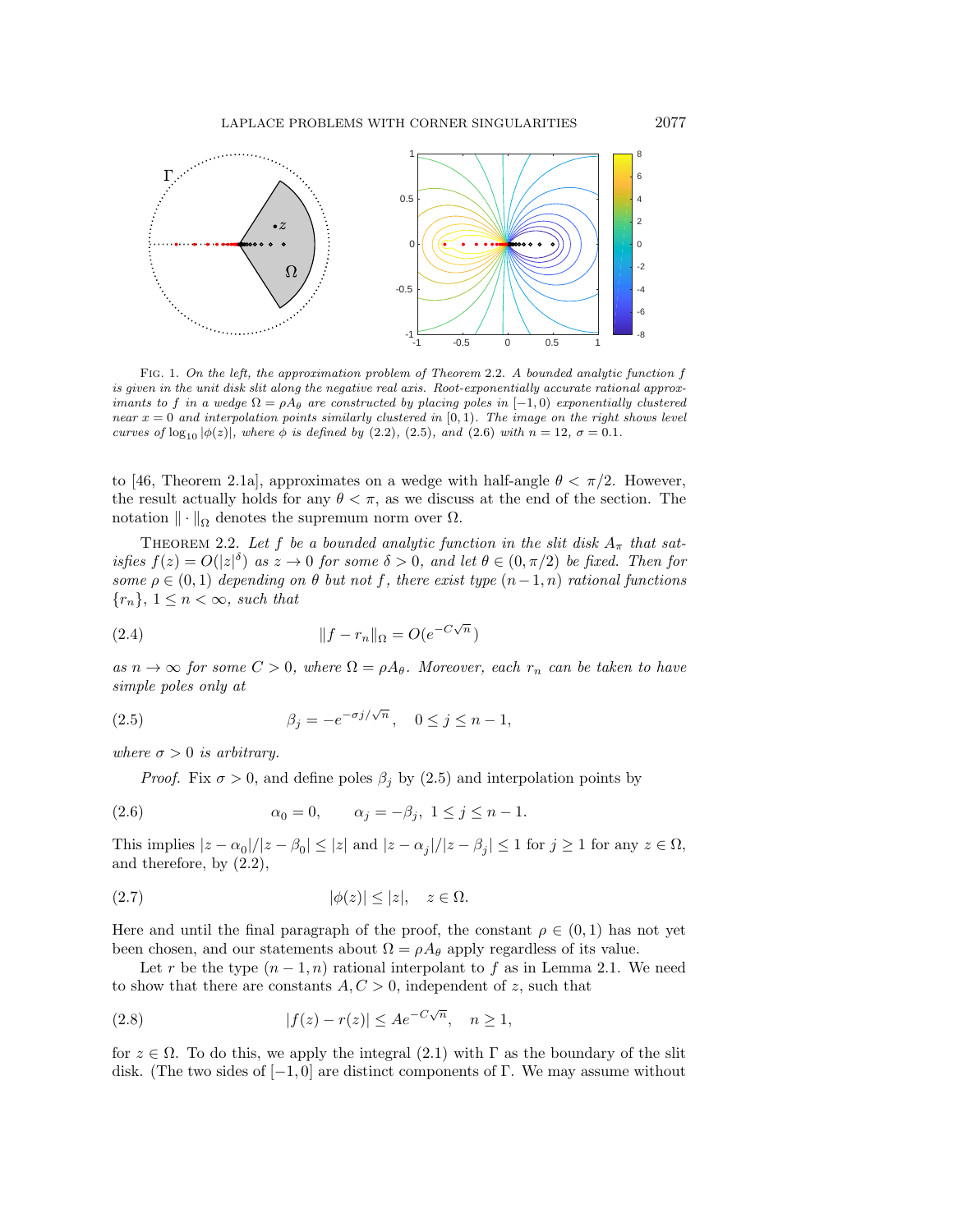

FIG. 2. Decomposition of  $\Gamma$  into two pieces to prove by [\(2.9\)](#page-4-0) that  $f(z)-r(z)$  is root-exponentially small for  $z \in \Omega$ . On  $\Gamma_{\varepsilon}$ , the integral is small because f is small and the contour is short. On  $\Gamma_1$ , it is small because  $\phi(z)/\phi(t)$  is small.

loss of generality that  $f$  extends continuously to the boundary, for, if not, we may integrate over contours in  $A_{\pi}$  that come arbitrarily close to  $\Gamma$ .)

Now for each n, by [\(2.5\)](#page-3-2), the pole closest to zero is  $\beta_n = -\varepsilon$  with  $\varepsilon = \exp(-\sigma(n-\varepsilon))$ .  $1)/\sqrt{n}$ ). We split  $\Gamma$  into two pieces, as sketched in Figure [2:](#page-4-1)

$$
\Gamma_{\varepsilon} = \{ t \in \Gamma : \ |t| < \varepsilon \}, \quad \Gamma_1 = \Gamma \backslash \Gamma_{\varepsilon}.
$$

Equation [\(2.1\)](#page-2-0) becomes

<span id="page-4-0"></span>(2.9) 
$$
f(z) - r(z) = I_{\varepsilon} + I_1 = \frac{1}{2\pi i} \int_{\Gamma_{\varepsilon}} \frac{\phi(z)}{\phi(t)} \frac{f(t)}{t - z} dt + \frac{1}{2\pi i} \int_{\Gamma_1} \frac{\phi(z)}{\phi(t)} \frac{f(t)}{t - z} dt,
$$

and we need to show that  $|I_{\varepsilon}|$  and  $|I_1|$  are both bounded by  $Ae^{-C\sqrt{n}}$ .

To bound  $I_{\varepsilon}$ , we note that for  $t \in \Gamma_{\varepsilon}$ , we have  $|z| \leq |t - z|$ , and thus, by [\(2.7\)](#page-3-4),

<span id="page-4-2"></span>
$$
\left|\frac{\phi(z)}{t-z}\right| \le 1.
$$

By the Hölder inequality, this means that to bound  $I_{\varepsilon}$ , it is enough to bound the integral of  $f(t)/\phi(t)$  over  $\Gamma_{\varepsilon}$ . Now in analogy to [\(2.7\)](#page-3-4) we have

(2.10)  $|\phi(t)| \ge |t|$ 

for  $t \in \Gamma_{\varepsilon}$  since  $|t - \alpha_0|/|t - \beta_0| \ge |t|$  and  $|t - \alpha_i|/|t - \beta_i| \ge 1$  for  $j \ge 1$  in [\(2.2\)](#page-2-1). So it is enough to bound the integral of  $f(t)/t$ , and by the assumption on the behavior of  $f(z)$  as  $z \to 0$ , this amounts to an integral of the type

$$
\int_0^\varepsilon \frac{t^\delta}{t} dt = \frac{\varepsilon^\delta}{\delta}.
$$

Since  $\varepsilon = \exp(-\sigma(n-1)/\sqrt{n})$ , this is of order  $\exp(-\sigma \delta \sqrt{n})$ , independently of z as required.

To bound  $I_1$  in [\(2.9\)](#page-4-0), we note that although  $f(t)/(t-z)$  grows large pointwise on  $\Gamma_1$  for  $t \approx -\varepsilon$  and  $z \approx 0$ , its integral over  $\Gamma_1$  is bounded, independently of  $z \in \Omega$ . Thus, by the Hölder inequality again, it is enough to show that  $\phi(z)/\phi(t)$  is rootexponentially small uniformly for  $z \in \Omega$  and  $t \in \Gamma_1$ . To do this, we first observe that

<span id="page-4-1"></span>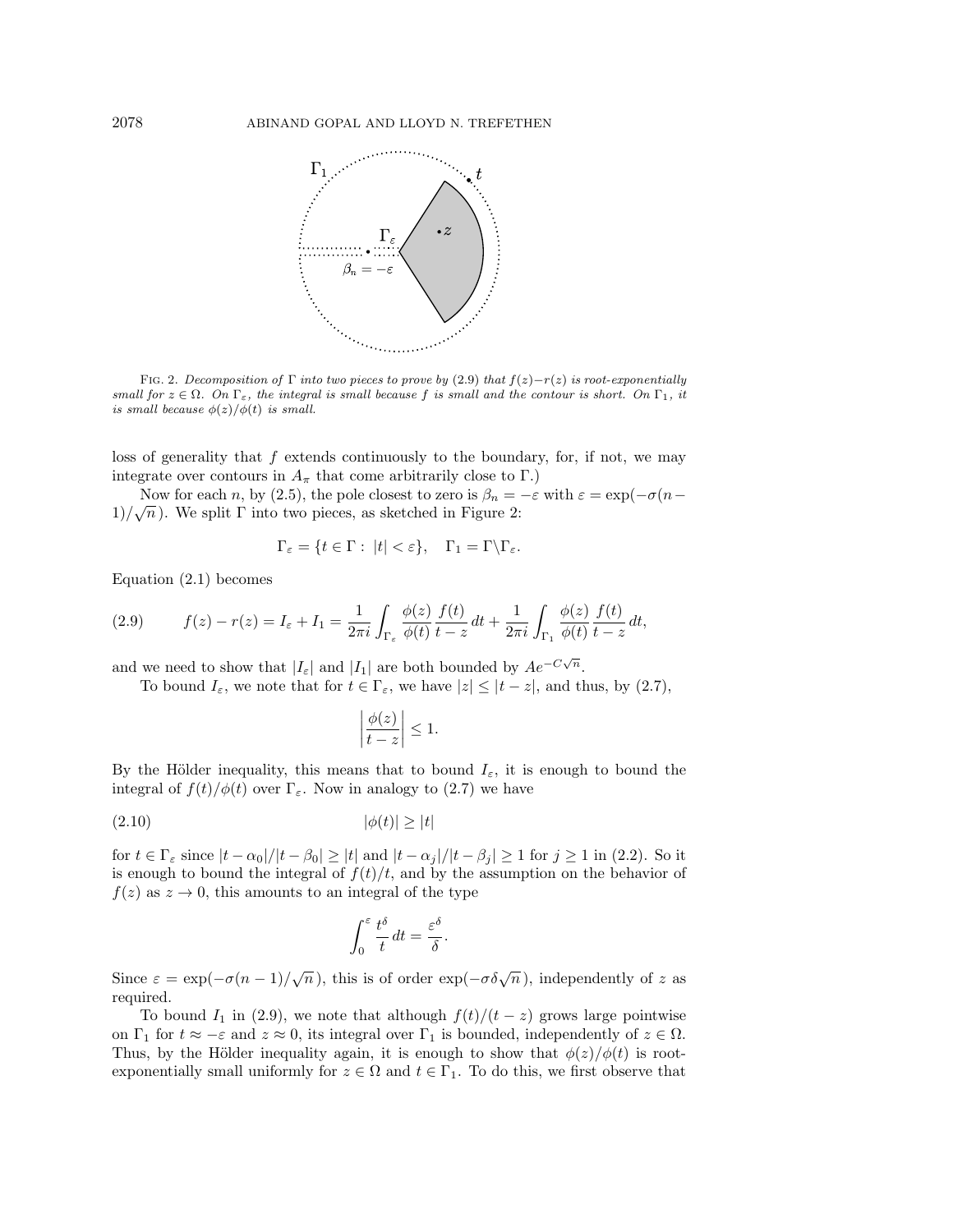<span id="page-5-1"></span>

Fig. 3. The approximation problem of Theorem [2.3.](#page-5-0) An analytic function f on a convex m-gon  $\Omega$  is decomposed as the sum of 2m Cauchy integrals: one along the two sides of a slit exterior to each corner and one along each line segment connecting the ends of those slit contours. The m corner functions are approximated by rational functions following Theorem [2.2,](#page-3-1) and the m connecting functions are approximated by a polynomial.

 $\phi(z)$  is root-exponentially small for  $z \in \Omega$ . For  $|z| < 2\varepsilon$ , this conclusion follows from [\(2.7\)](#page-3-4). For  $|z| \geq 2\varepsilon$ , we note from [\(2.2\)](#page-2-1) that  $\phi(z)$  is a product of factors  $(z-\alpha_i)/(z-\beta_i)$ of size at most 1. To show that the product is root-exponentially small, it suffices to show that on the order of  $\sqrt{n}$  of these factors are bounded in absolute value by a fixed constant  $D < 1$  independent of z. For each z, a suitable set of factors with this property are those with  $|z|/2 < \alpha_i < |z|$ . From [\(2.5\)](#page-3-2) it follows that the number of property are those with  $|z|/2 \le \alpha_j \le |z|$ . From (2.5) it follows that the number of these factors grows in proportion to  $\sqrt{n}$  as  $n \to \infty$ , and from elementary geometry it follows that each factor is bounded by a constant  $D < 1$  (dependent on  $\theta$  but not z) as required.

We then have to balance the size of  $\phi(z)$  against that of  $\phi(t)$ . For  $t \in \Gamma_1$  in the left half-plane, this is immediate since  $(2.10)$  ensures that  $\phi(t)$  is not small (more precisely, [\(2.10\)](#page-4-2) weakens slightly to  $|\phi(t)| \ge |t|/\sqrt{2}$  for all  $t \in \Gamma_1$  in the left halfplane). For  $t \in \Gamma_1$  in the right half-plane, we have to be more careful since  $\phi(t)$  is root-exponentially small like  $\phi(z)$ , and this is where the constant  $\rho \in (0,1)$  comes into play. Given  $\rho$ , let us discard all poles with  $|\beta_i| > \rho$  and interpolation points with  $|\alpha_i| > \rho$  (both for  $j \ge 1$ ) from the rational interpolation problem. The remaining quotients  $(t - \alpha_j)/(t - \beta_j)$  defining  $\phi(t)$  are each of absolute value no smaller than  $1-O(\rho)$ , and their product is no smaller than  $(1-O(\rho))^{\sqrt{n}}$ , the exponent here being  $\overline{n}$  rather than *n* because the ratios  $(t - \alpha_j)/(t - \beta_j)$  approach 1 geometrically as a  $\sqrt{n}$  factor of  $j/\sqrt{n}$ , so that, loosely speaking, only the first  $O(\sqrt{n})$  of them affect the function of  $j/\sqrt{n}$ , so that, loosely speaking, only the first  $O(\sqrt{n})$  of them affect the size of their product. This implies that the root-exponential constant of  $\phi(t)$  in [\(2.8\)](#page-3-5) satisfies  $C = O(\rho)$ . So for sufficiently small  $\rho$ , the rate of root-exponential decrease of  $\phi(z)$  as  $n \to \infty$  exceeds that of  $\phi(t)$ , making  $\phi(z)/\phi(t)$  root-exponentially small.  $\Box$ 

Theorem [2.2](#page-3-1) is the local assertion, establishing root-exponential resolution of corner singularities. The next step is to show that global approximations can be constructed by adding together these local pieces, with a polynomial term to handle smooth components away from the corners. We make the argument for the case in which  $\Omega$  is a convex polygon (with internal angles  $\langle \pi \rangle$ , as sketched in Figure [3,](#page-5-1) although in fact we believe convexity is not necessary.

<span id="page-5-0"></span>THEOREM 2.3. Let  $\Omega$  be a convex polygon with corners  $w_1, \ldots, w_m$ , and let f be an analytic function in  $\Omega$  that is analytic on the interior of each side segment and can be analytically continued to a disk near each  $w_k$  with a slit along the exterior bisector there. Assume f satisfies  $f(z) - f(w_k) = O(|z - w_k|^{\delta})$  as  $z \to w_k$  for each k for some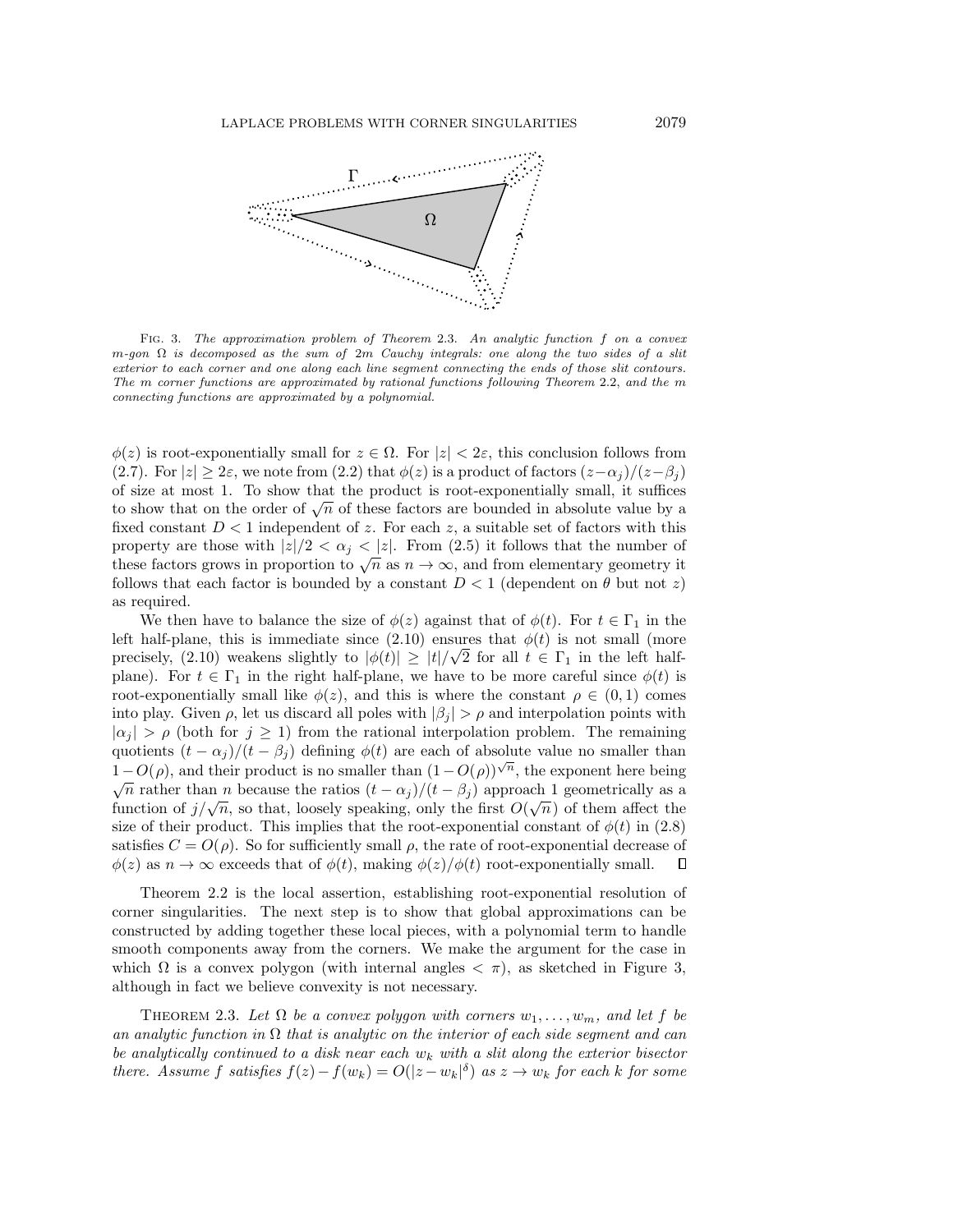$\delta > 0$ . There exist degree n rational functions  $\{r_n\}$ ,  $1 \leq n < \infty$ , such that

(2.11) 
$$
||f - r_n||_{\Omega} = O(e^{-C\sqrt{n}})
$$

as  $n \to \infty$  for some  $C > 0$ . Moreover, each  $r_n$  can be taken to have finite poles only at points exponentially clustered along the exterior bisectors at the corners, with arbitrary clustering parameter  $\sigma$  as in (2.[5\)](#page-3-2), as long as the number of poles near each  $w_k$  grows at least in proportion to n as  $n \to \infty$ .

<span id="page-6-0"></span>*Proof.* We represent f as a sum of  $2m$  terms,

(2.12) 
$$
f = \sum_{k=1}^{m} f_k + \sum_{k=1}^{m} g_k,
$$

each defined by a Cauchy integral,

<span id="page-6-1"></span>
$$
\frac{1}{2\pi i} \int_G \frac{f(t)}{t - z} dt,
$$

over a different contour G within the closure of the region of analyticity of f. For  $f_k$ , G consists of the two sides of an exterior bisector at  $w_k$ , and for  $g_k$ , G is a curve that connects the end of the slit contour at vertex  $k$  to the beginning of the slit contour at vertex  $k + 1$ . See Figure [3.](#page-5-1) The decomposition [\(2.12\)](#page-6-0) holds since the sum of the contours winds all the way around  $\Omega$  while remaining in the region of analyticity of f. For the mathematics of Cauchy integrals over open arcs, see [\[20,](#page-19-9) Chapter 14].

Consider first a function  $g_k$  defined by the Cauchy integral [\(2.13\)](#page-6-1) over an arc G connecting two adjacent slits. This function is analytic in any open region disjoint from G and, in particular, in an open region containing the closure of  $\Omega$ . By Runge's theorem [\[12,](#page-19-4) [41\]](#page-20-3), it follows that  $g_k$  can be approximated by polynomials on  $\Omega$  with exponential convergence. This is the smooth part of the problem.

For the "Newman" part, consider a function  $f_k$  defined by the integral over a contour G consisting of two sides of a slit at  $w_k$  associated with a sector of half-angle  $\theta < \pi$ . Again,  $f_k$  is analytic in any open region disjoint from G. In particular, it is analytic in a slit-disk region like  $A_{\pi}$  of Figures [1](#page-3-0) and [2](#page-4-1) but tilted and translated to lie around the slit G and of arbitrary scale  $R > 0$ . If  $\rho$  is the parameter in the proof of Theorem [2.2](#page-3-1) for the given angle  $\theta$ , then taking R to be greater than the diameter of  $\Omega$  divided by  $\rho$  is enough for the argument of Theorem [2.2](#page-3-1) to ensure the existence of rational approximations to  $f_k$  converging root-exponentially on  $\Omega$ . We note that this argument requires  $f_k(z) = O(|z - w_k|^{\delta})$  as  $z \to w_k$ . This we can ensure by subtracting a constant from  $f_k$ , to be absorbed in the polynomial term of the approximation [\(2.12\)](#page-6-0). The necessary continuity condition on  $f_k$  then follows from the continuity assumption on f since f and  $f_k$  differ by terms that are analytic at  $w_k$ .

Adding the  $2m$  polynomial and rational pieces together, we get rational approximations to f with root-exponential convergence in  $\Omega$ . П

With Theorem [2.3](#page-5-0) we have established the existence of root-exponentially convergent rational approximations to an analytic function  $f$  on a convex polygonal region  $\Omega$ , provided the singularities of f on the boundary are just branch points at the corners. We now discuss three extensions.

First of all, nothing in our arguments has utilized the straightness of the sides of  $\Omega$ . The same results hold if  $\Omega$  is bounded by analytic arcs meeting at corners, which is the setting of the paper by Wasow mentioned earlier [\[57\]](#page-20-9) as well as of related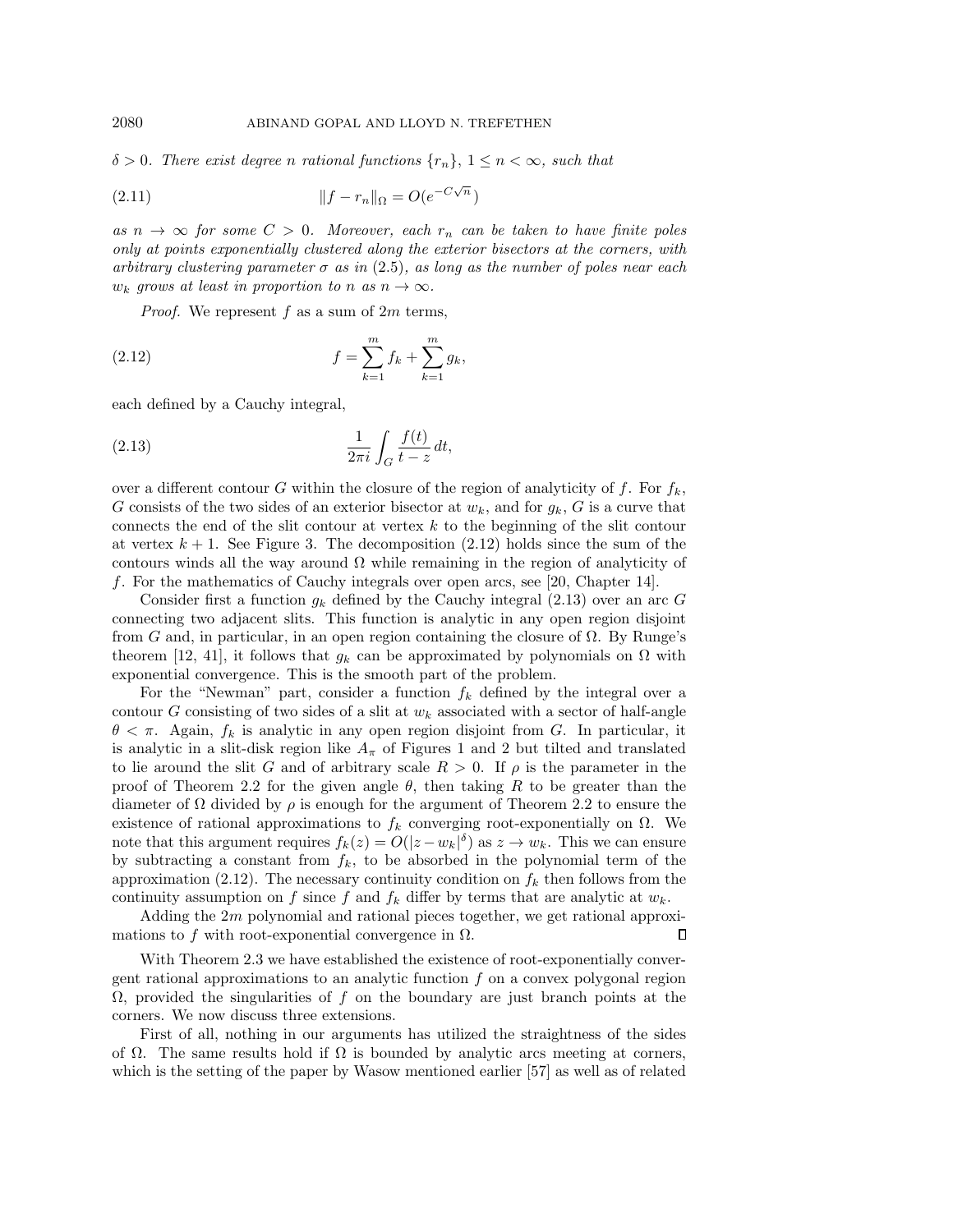<span id="page-7-0"></span>

Fig. 4. For a nonconvex sector, one can cluster interpolation points exponentially on both sides. More complicated domains than this can be handled by approximately minimizing the energy  $(2.16)$ .

papers by Lewy [\[31\]](#page-19-10) and Lehman [\[30\]](#page-19-8), who generalized from the Laplace equation to other PDEs. The case of analytic arcs meeting with angle zero, a cusp, is also not a problem and indeed in our context is indistinguishable from the case of a finite angle in view of the assumption of analyticity in a slit disk around each corner.

Second, our application of these results to solve the Laplace equation will concern harmonic functions rather than analytic ones. There is little difference in the two settings, however, since any harmonic function u on  $\Omega$  is the real part of an analytic function  $f = u+iv$  on  $\Omega$  that is uniquely determined up to an additive constant (since  $\Omega$  is simply connected). The only technical issue to be considered is that of regularity. If u is harmonic in  $\Omega$  and can be harmonically extended across the boundaries and around slits at each corner with  $u(z) - u(w_k) = O((z - w_k)^{\delta})$  for some  $\delta > 0$  for each k, does this imply the same properties for  $v$  and thus for the function  $f$ , to which we would like to apply Theorem [2.3?](#page-5-0) The answer is yes, as can be shown by a conformal transplantation from  $\Omega$  to a disk or a half-plane following by application of standard theory of the Hilbert transform, which maps a function to its harmonic conjugate. See [\[20,](#page-19-9) Theorem 14.2c].

The third issue to be considered is nonconvex domains. In fact, we believe that Theorem [2.2](#page-3-1) is valid without the assumption  $\theta < \pi/2$  and that Theorem [2.3](#page-5-0) is valid without the assumption of convexity. We will not attempt a proof but will outline the very interesting mathematics that could be applied to this end.

The reason why Theorem [2.2](#page-3-1) is restricted to convex corners is that its proof makes use of interpolation points  $\{\alpha_i\}$  placed along the interior bisector [0, 1), a convenient configuration for a simple argument. To handle more general cases, better choices of interpolation points are needed. One interesting choice is to place points with exponential clustering not on the bisector but on the two sides of the sector. By this means one can extend Theorem [2.2](#page-3-1) to all  $\theta < \pi$ , as illustrated in Figure [4.](#page-7-0) That is, one can guarantee the existence of rational approximations that converge root-exponentially near the singular corner of a nonconvex sector of a disk.

For a generalization of Theorem [2.3](#page-5-0) to arbitrary nonconvex polygons or their curved analogues, however, more is needed. An arbitrary region  $\Omega$  of this type might have a complicated shape like an S or a spiral, and to handle such cases, we need to construct rational approximations of each corner function  $f_k$  that are accurate globally in  $\Omega$ , not just in a sector. To achieve this, the idea we need is to let the interpolation points  $\{\alpha_i\}$  distribute themselves in a configuration that is approximately optimal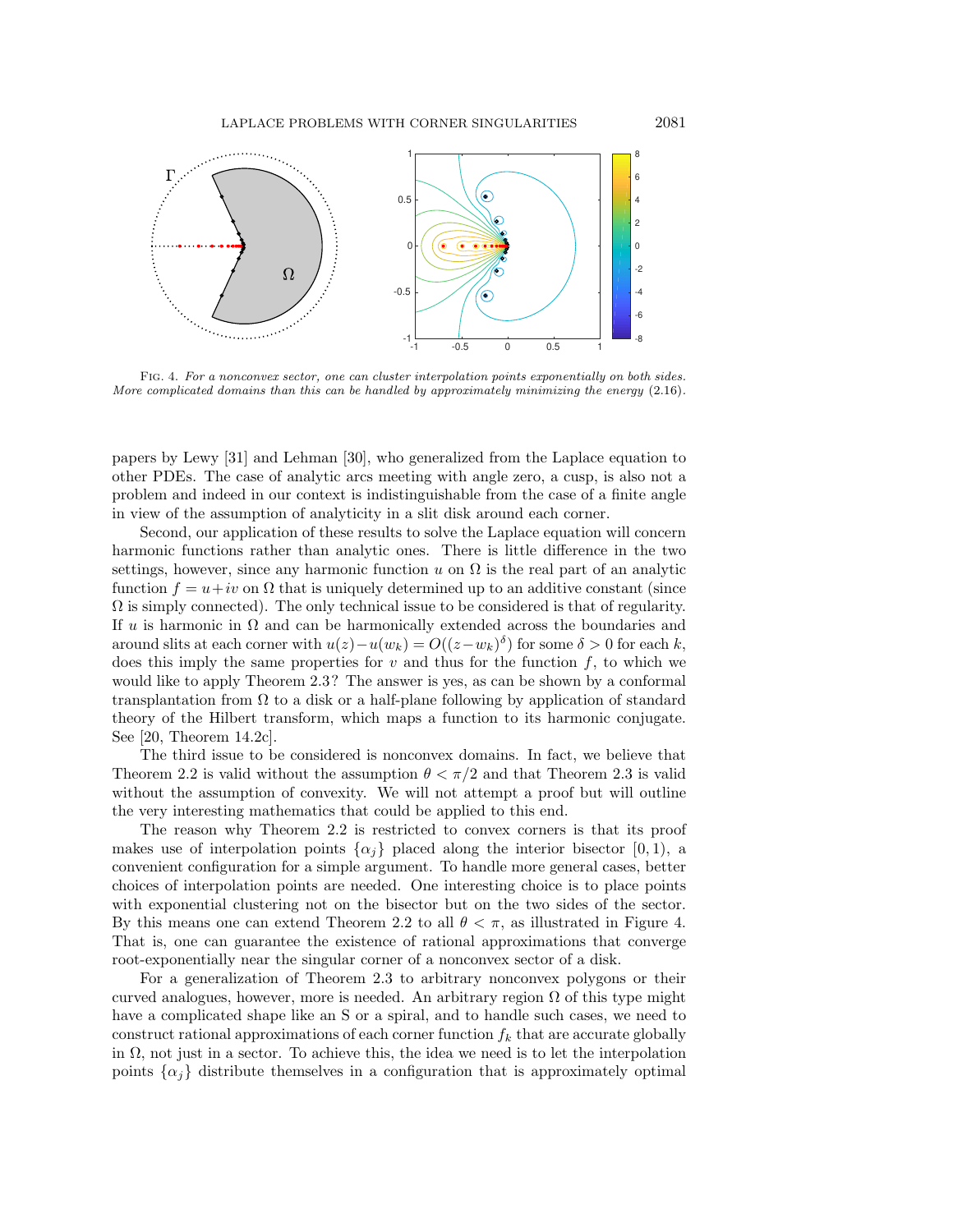in the sense of minimizing a certain electrostatic energy associated with the poles and interpolation points. Such ideas came to the fore in approximation theory with the work of Gonchar and his collaborators beginning shortly after Newman's paper appeared [\[13,](#page-19-1) [14,](#page-19-11) [32,](#page-19-7) [42,](#page-20-10) [45\]](#page-20-0). Given any choice of  $\{\alpha_i\}$  and  $\{\beta_i\}$ , define the associated potential function by

(2.14) 
$$
\Phi(z) = \sum_{j=0}^{n-1} \log |z - \alpha_j| - \sum_{j=0}^{n-1} \log |z - \beta_j|,
$$

which is related to the function  $\phi$  of [\(2.1\)](#page-2-0) by

$$
(2.15) \t\t\t \Phi(z) = \log |\phi(z)|.
$$

The point of Theorem [2.2](#page-3-1) is that with good choices of  $\{\alpha_i\}$  and  $\{\beta_i\}$ , we can ensure that  $\Phi$  is smaller on  $\Omega$  than on  $\Gamma$ , so that [\(2.1\)](#page-2-0) implies that rational interpolation gives accurate approximants.

In rational approximation theory [\[32\]](#page-19-7), it is usual to let both  $\{\alpha_i\}$  and  $\{\beta_i\}$  vary to find near-optimal approximants by minimizing the energy

$$
I(\alpha, \beta) = \sum_{j=0}^{n-1} \sum_{k=0}^{n-1} \log |\alpha_j - \beta_k| - \sum_{j=0}^{n-2} \sum_{k=j+1}^{n-1} \left( \log |\alpha_j - \alpha_k| + \log |\beta_j - \beta_k| \right).
$$

For our purposes, however, the poles  $\{\beta_i\}$  are fixed a priori in a configuration with exponential clustering near the corners. The terms involving  $\log |\beta_i - \beta_k|$  accordingly contribute just a constant, and the issue reduces to the adjustment of the interpolation points  $\{\alpha_i\}$  to approximately minimize the energy

<span id="page-8-1"></span>(2.16) 
$$
I(\alpha) = \sum_{j=0}^{n-1} \sum_{k=0}^{n-1} \log |\alpha_j - \beta_k| - \sum_{j=0}^{n-2} \sum_{k=j+1}^{n-1} \log |\alpha_j - \alpha_k|.
$$

By means of such a minimization, rational approximations can be constructed that are good throughout a nonconvex region  $\Omega$  with corners. The convergence rate will be root-exponential, though with a suboptimal constant since the poles have not been chosen optimally.

At the end of seven pages of perhaps dense mathematics we remind the reader that none of these details of Hermite integrals, Cauchy integrals, and potential theory are part of our algorithm, which works simply by solving a linear least-squares problem. Their only purpose is to justify the algorithm theoretically.

<span id="page-8-0"></span>**3. The algorithm.** Here is our algorithm for solving  $(1.1)$ . At present our codes are exploratory, but we aim to develop more robustly engineered software in the near future.

## ALGORITHM

- 1. Define boundary  $\Gamma$ , corners  $w_1, \ldots, w_m$ , boundary function h, and tolerance  $\varepsilon$ .
- 2. For increasing values of n with  $\sqrt{n}$  approximately evenly spaced;
	- 2a. fix  $N_1 = O(mn)$  poles  $1/(z z_k)$  clustered outside the corners;
	- 2b. fix  $N_2+1=O(n)$  monomials  $1,\ldots,(z-z_*)^{N_2}$ , and set  $N=2N_1+2N_2+1$ ;
	- 2c. choose  $M \approx 3N$  sample points on boundary, also clustered near corners;
	- 2d. evaluate at sample points to obtain  $M \times N$  matrix A and M-vector b;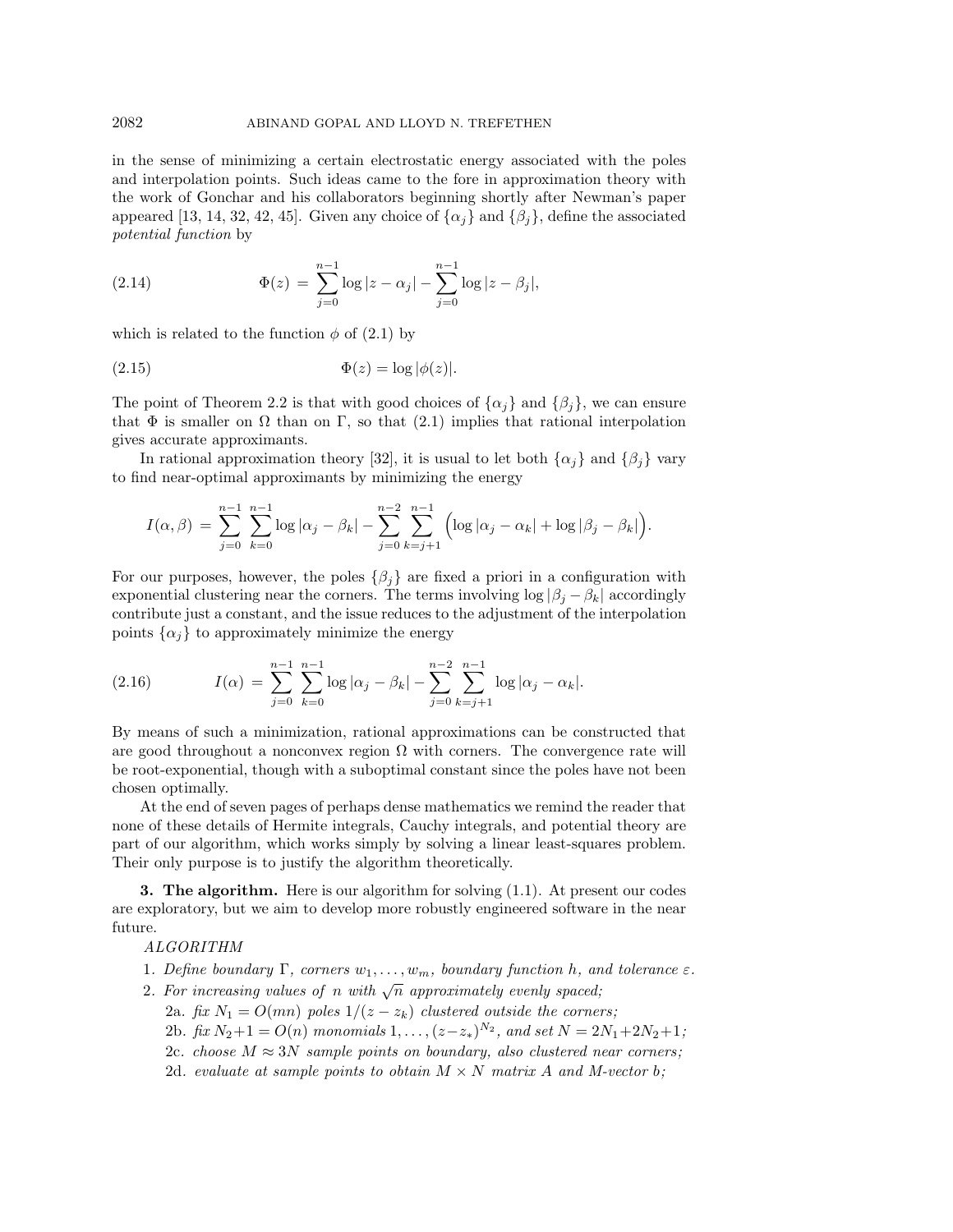- 2e. solve the least-squares problem  $Ax \approx b$  for the coefficient vector x;
- 2f. exit loop if  $||Ax b||_{\infty} < \varepsilon$  or if N is too large or the error is growing.
- 3. Confirm accuracy by checking the error on a finer boundary mesh.
- <span id="page-9-0"></span>4. Construct a function to evaluate  $r(z)$  based on the computed coefficients x.

If  $n_{\text{max}}$  is the largest value of n used in the computation, then the largest matrix will be of row and column dimensions  $O(mn_{\text{max}})$ , corresponding to an operation count in step 2e of  $O((mn_{\text{max}})^3)$ . If we assume  $n_{\text{max}} = O(|\log \varepsilon|^2)$ , this gives an overall operation count for the algorithm of

$$
(3.1) \t\t\t O(m^3|\log(\varepsilon)|^6).
$$

These exponents look daunting, and we are investigating methods of speeding up the linear algebra. (Both domain decomposition by corners and multiscale decomposition by space scales offer possibilities.) However, the constants in the " $O$ " are small, and small- or medium-scale problems often fall short of the asymptotic regime of cubic linear algebra in any case. As we shall show in the next section, our MATLAB implementation typically solves problems with  $m \leq 8$  and  $\varepsilon \geq 10^{-8}$  in a fraction of a second on a desktop machine, with the accuracy guaranteed all the way up to the corners.

We now give details of each of the steps.

1. Define boundary  $\Gamma$ , corners  $w_1, \ldots, w_m$ , boundary function h, and tolerance  $\varepsilon$ . If Γ is a polygon, these setup operations are straightforward, and for more complicated domains, any convenient representation of the boundary can be used. Concerning  $\varepsilon$ , our usual habit is to work by default with the value 10<sup>−</sup><sup>6</sup> , which leads to solutions very often in less than a tenth of a second. The estimate [\(3.1\)](#page-9-0) would suggest that tightening  $\varepsilon$  to 10<sup>-8</sup> should make a computation  $\approx$  5.6 times slower, but in practice, for problems of modest scale, the slowdown is usually more like a factor of 2.

2a. Fix  $N_1 = O(mn)$  poles  $1/(z - z_k)$  clustered outside the corners. In all the experiments of this paper, following a rule of thumb derived from numerical experience, n poles are placed near each salient corner and  $3n$  poles at each reentrant corner (i.e., with internal angle  $>\pi$ ). In the version of the paper originally submitted for publica-tion, the poles were clustered according to [\(2.5\)](#page-3-2) with  $\sigma = 2.5$ . Subsequent numerical experience showed that the numbers of degrees of freedom could be reduced about 20% by modifying the prescription to

(3.2) 
$$
\beta_j = -e^{-\sigma(\sqrt{n}-\sqrt{j})}, \quad 1 \le j \le n,
$$

with  $\sigma = 4$ , and this is the formula used for the numerical results presented here. with  $\sigma = 4$ , and this is the formula used for the numerical results presented here.<br>Since the spacing still scales with  $\sqrt{n}$ , our theoretical guarantee of convergence still applies.

2b. Fix  $N_2 + 1 = O(n)$  monomials  $1, \ldots, (z - z_*)^{N_2}$ , and set  $N = 2N_1 + 2N_2 + 1$ . For simplicity, we usually take  $N_2 = \lfloor n/2 \rfloor$ . From the point of view of asymptotic theory one could get away with  $N_2 = O(\sqrt{n})$ , but little speed would be gained from such fine tuning, and it would risk delaying the asymptotic convergence in cases dominated by the smooth part of the problem rather than the corner singularities. The explanation of the formula for  $N$  is that this is the number of real degrees of freedom in [\(1.3\)](#page-1-0) since the imaginary part of the constant term can be taken to be zero.

2c. Choose  $M \approx 3N$  sample points on boundary, also clustered near corners. An essential feature of our algorithm is that sample points on the boundary are clustered exponentially near the corners, like the poles  $\{z_k\}$ . For a Laplace solution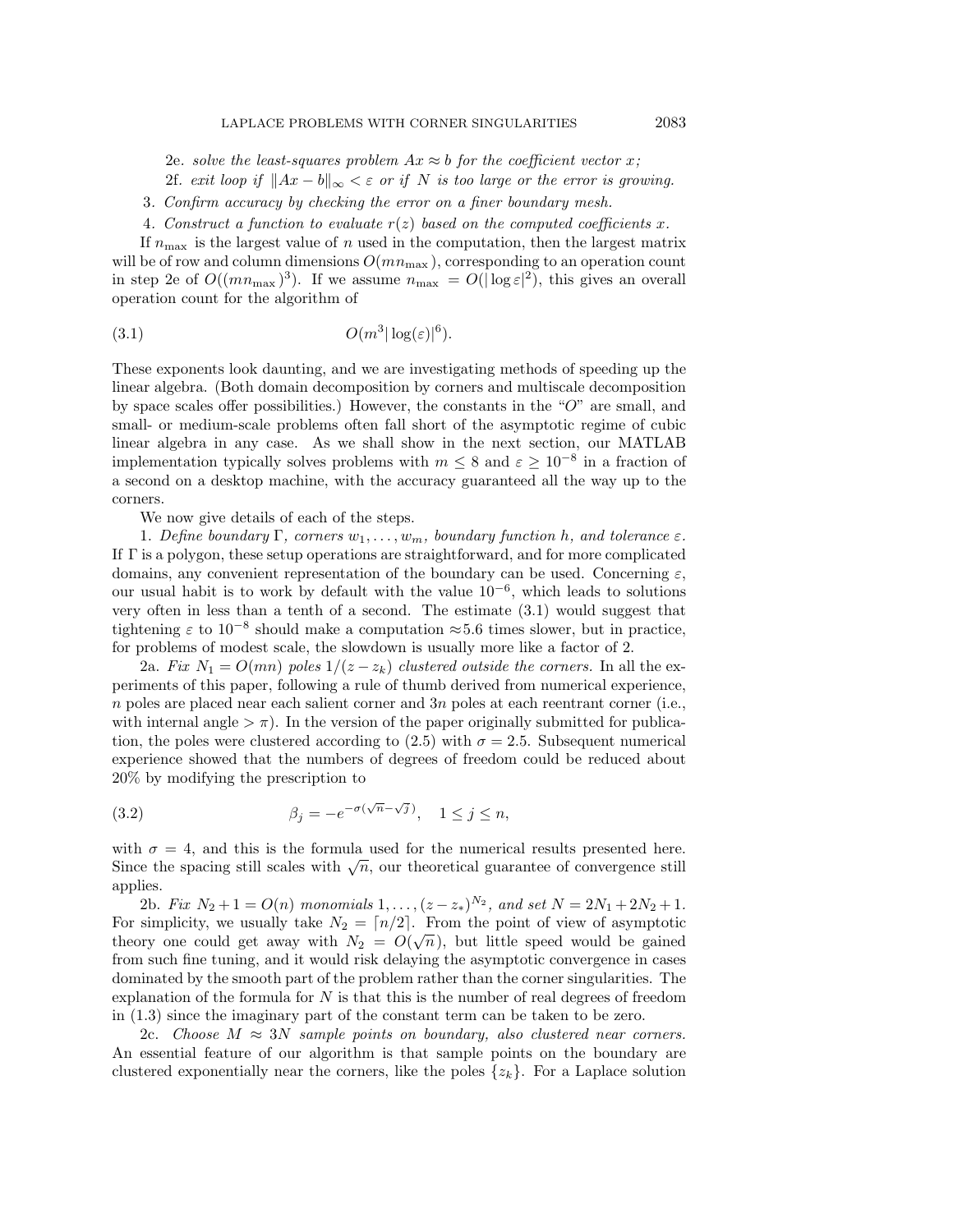to accuracy  $10^{-8}$ , for example, there will be poles at distances on the order  $10^{-8}$ from the corners, and tracking their effect will require resolution of the boundary on the same scale. Uniform sampling of the boundary is out of the question since it would lead to matrices with on the order of  $10^8$  rows. Indeed, it would not even be a good idea mathematically since our algorithm relies on the discrete least-squares norm over the boundary approximating the continuous supremum norm, and this property would fail if nearly all of the sample points lay far from the corner singularities.

Fortunately, experiments show that successful results do not depend on fine details of the boundary sampling scheme; and in any case, step 3 of the algorithm gives the chance to confirm the accuracy of a computed approximation. The following is the scheme we have used for our computations. Each pole  $z_k$  is associated with two free parameters of the approximation, the coefficients multiplying the real and imaginary parts of  $1/(z - z_k)$ . For each  $z_k$  we introduce six sample points on the boundary Γ. If  $w_j$  is the corner near  $z_k$ , define  $\delta = |z_k - w_j|$ . We take the six sample points to be the points at distances  $\delta/3$ ,  $2\delta/3$ , and  $\delta$  from  $w_i$  along the boundary arcs connecting  $w_j$  with  $w_{j-1}$  and  $w_{j+1}$ . If any of these points lie beyond the end of the boundary arc, they are of course not included.<sup>[1](#page-10-0)</sup>

2d. Evaluate at sample points to obtain  $M \times N$  matrix A and M-vector b. Both A and b are real with b corresponding to samples of the real function  $h(z)$  and the columns of A corresponding to samples of the real and imaginary parts of the poles and monomials. In a typical small- or medium-scale problem, A might have 200–2000 columns and about three times as many rows.

2e. Solve the least-squares problem  $Ax \approx b$  for the coefficient vector x. To solve the system, first we rescale the columns to give them equal 2-norms. (Without rescaling, columns  $1/(z - z_k)$  corresponding to values  $z_k$  very close to a corner would have some very large entries.) We then apply standard methods of numerical linear algebra to solve the least-squares problem: in MATLAB, a call to the backslash operator, which applies QR factorization with column pivoting. The matrices A are often highly ill-conditioned, a phenomenon investigated by various authors, related to the general notions of overcomplete bases and frames [\[5,](#page-18-1) [21,](#page-19-12) [24,](#page-19-13) [26\]](#page-19-14); see in particular [\[24,](#page-19-13) section 3]. We make some remarks about the ill-conditioning of A at the end of section [4](#page-11-0) and intend to investigate this matter further in the future.

2f. Exit loop if  $||Ax - b||_{\infty} < \varepsilon$  or if N is too large or the error is growing. For problems that are not too difficult, convergence to the tolerance usually happens quickly. If  $\varepsilon$  is very small, however, failures become more likely, and our code includes termination conditions for such cases. In particular, our current code becomes unreliable if  $\varepsilon \ll 10^{-10}$ , though we hope to improve this figure with further investigation.

3. Confirm accuracy by checking the error on a finer boundary mesh. One of the appealing features of this numerical method is that the solution it delivers is exactly a harmonic function (apart from rounding errors), which implies by the maximum principle that the error in the interior is bounded by its maximum on the boundary. Thus, one can get a virtually guaranteed a posteriori error bound by sampling the boundary error finely—say, twice or four times as finely as the least-squares grid. Using methods of validated numerics, it should also be possible to generate a truly guaranteed bound [\[53\]](#page-20-11), though we have not pursued this idea.

4. Construct a function to evaluate  $r(z)$  based on the computed coefficients x. Once the coefficient vector x for the numerical solution  $r(z)$  to the Laplace problem has been found, many computer languages make it possible to construct an object r

<span id="page-10-0"></span><sup>&</sup>lt;sup>1</sup>This kind of boundary sampling might have simplified the computations of [\[23\]](#page-19-2).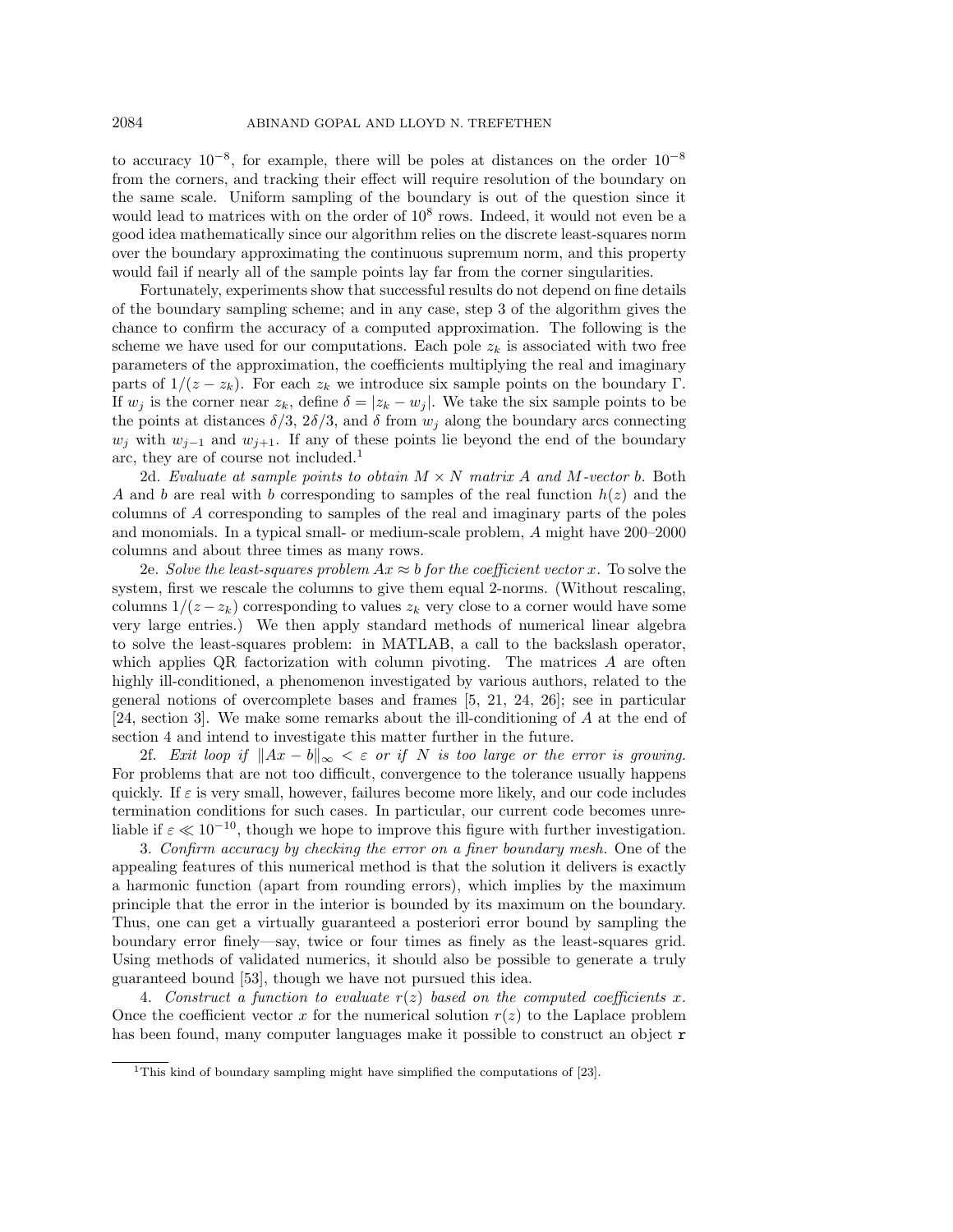that evaluates the solution at a single point or a vector or matrix of points with a syntax as simple as  $r(z)$ . In MATLAB this can be done by creating r as an anonymous function.

<span id="page-11-0"></span>4. Numerical examples. We now present two pages of examples to illustrate the Laplace solver in its basic mode of operation: a Dirichlet problem on a polygon with continuous boundary data. The next section comments on variants such as Neumann or discontinuous boundary data. Over the course of the work leading to this article, we have solved thousands of Laplace problems.

Each example consists of a pair of figures: a convergence curve on the left and a contour plot of the solution on the right. Consider the first example of Figure [5,](#page-12-0) a regular pentagon. The convergence curve shows the supremum-norm error measured regular pentagon. The convergence curve shows the supremum-norm error measured<br>over the least-squares grid on the the boundary on a log scale against  $\sqrt{N}$ , where N is the total number of degrees of freedom (the column dimension of  $A$ ). The straight shape of the curve confirms root-exponential convergence down to the specified tolerance,  $\varepsilon = 10^{-8}$ . For this example the tolerance has been reached with  $N = 189$  after 0.06 seconds of desktop time. The code also does a thousand point evaluations of the resulting solution  $r(z)$  to estimate the time per point required, which comes out as 1 microsecond. Thus, one could evaluate the computed solution at ten thousand points, all with 8-digit accuracy, in a hundredth of a second.

The red circle at the end of the convergence curve corresponds to a measurement of the boundary error on a finer grid than is used for the least-squares solve (twice as fine), following step 3 of the algorithm as described in the last section. The fact that it matches the final black dot confirms that the least-squares grid has been fine enough to serve effectively as a continuum.

The image on the right shows the computed solution. In this set of examples, the boundary function  $h$  is taken to be a different analytic function on each side taking the value zero at the corners to ensure continuity. (The boundary functions are smooth random functions of the kind produced by the Chebfun randnfun command [\[11\]](#page-19-15), but this is just for convenience, not important to our algorithm.) This figure also shows the poles exponentially clustered outside each corner as red dots. The distances go down to the same order of magnitude as the accuracy, 10<sup>−</sup><sup>8</sup> , so most of the poles are indistinguishable in the figure. There is also a black dot at the origin indicating the expansion point  $z_*$  of the polynomial part of [\(1.3\)](#page-1-0). The heading reports the dimension of the final matrix used, whose least-squares solution dominates the computing cost.

The remaining examples of Figure [5](#page-12-0) show an L-shape, a snowflake, and an isospectral drum. Root-exponential convergence is evident in each case. Each problem is solved in less than a second, and the solutions obtained can be evaluated in less than 5 microseconds per point.

The second page of examples, Figure [6,](#page-13-0) first shows random polygons with 6, 10, and 15 vertices. The vertices of each polygon lie at uniformly spaced angles about a central point, with the radii taken as independent samples from a uniform distribution. The figures show successful computations, but the times slow down cubically when there are many vertices. For the 15-gon, one would do better to use the advanced integral equations methods of Serkh and Rokhlin [\[44\]](#page-20-12) or Helsing and Ojala [\[18,](#page-19-16) [19,](#page-19-17) [38\]](#page-19-18), who solve problems with thousands of corners with their method of recursive compressed inverse preconditioning applied on graded meshes. On the other hand, loosening the tolerance in Figure [6](#page-13-0) speeds up the computations greatly. With  $\varepsilon = 10^{-4}$  instead of  $10^{-8}$ , the solve times for the last two examples improve from 1.3 and 39 seconds to 0.18 and 2.3 seconds.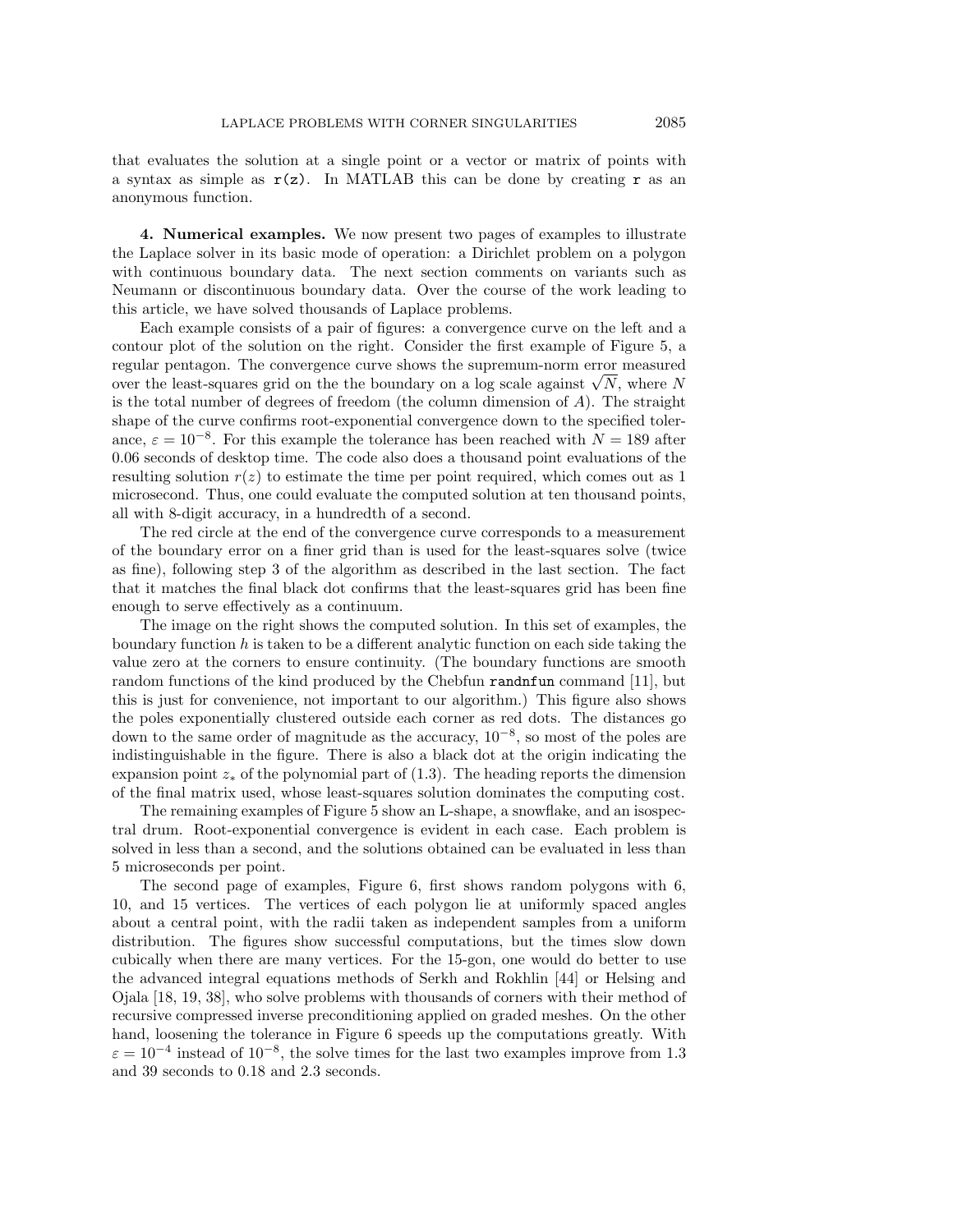<span id="page-12-0"></span>

Fig. 5. Four examples of Laplace Dirichlet problems on polygons: a pentagon, an L-shape, a snowflake, and an isospectral drum. The boundary data are analytic functions on each side with continuity but no further smoothness at the corners. The error curves show root-exponential convergence, and the red circles confirm that the final black dot is truly an upper bound on the error.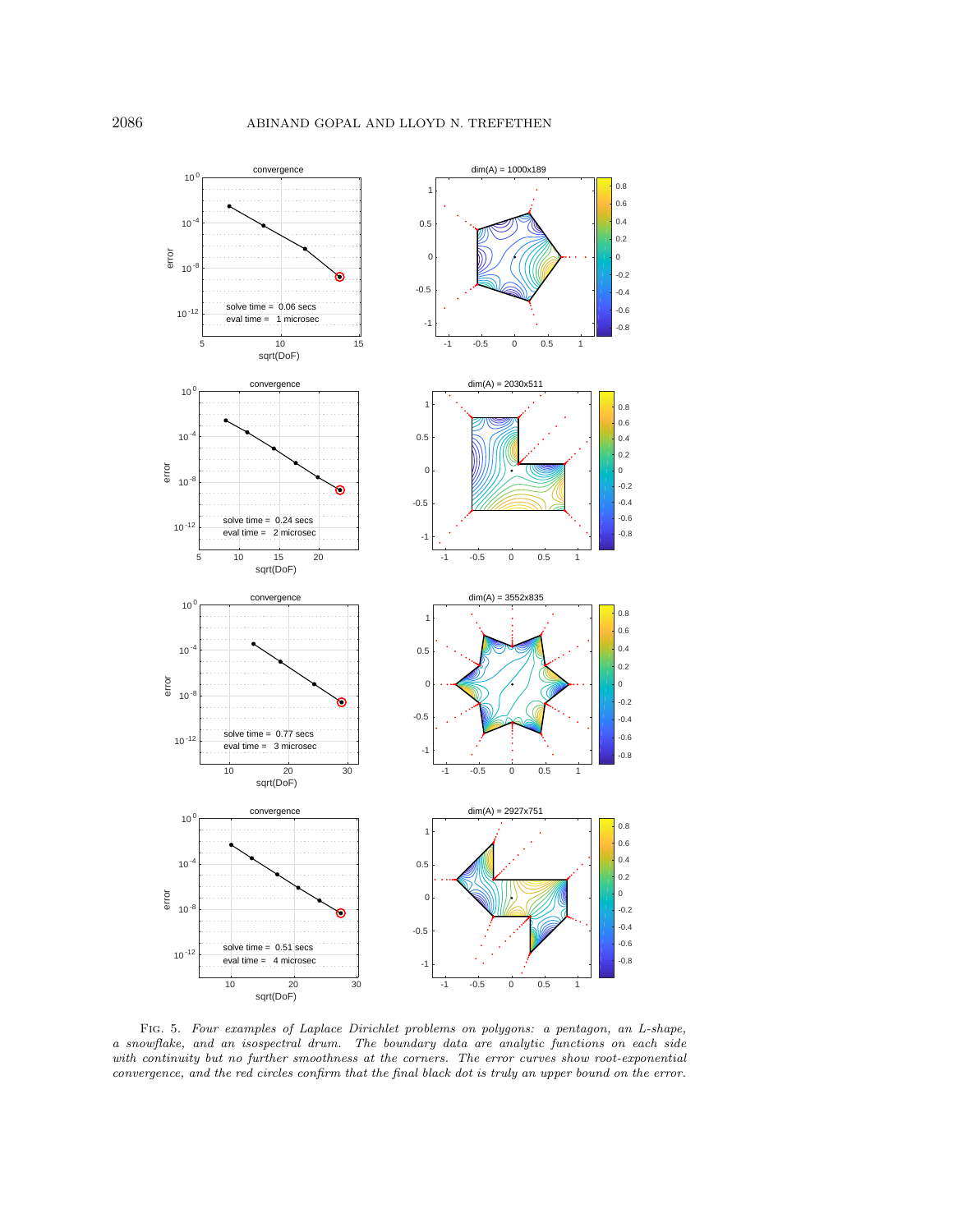<span id="page-13-0"></span>

FIG. 6. Four more examples. The first three involve random polygons with 6, 10, and 15 sides. With  $\varepsilon = 10^{-4}$  instead of  $10^{-8}$ , the solve times of the latter two improve to 0.18 and 2.3 seconds. The final image shows that root-exponential convergence fails if the poles are displaced a small distance away from the corners.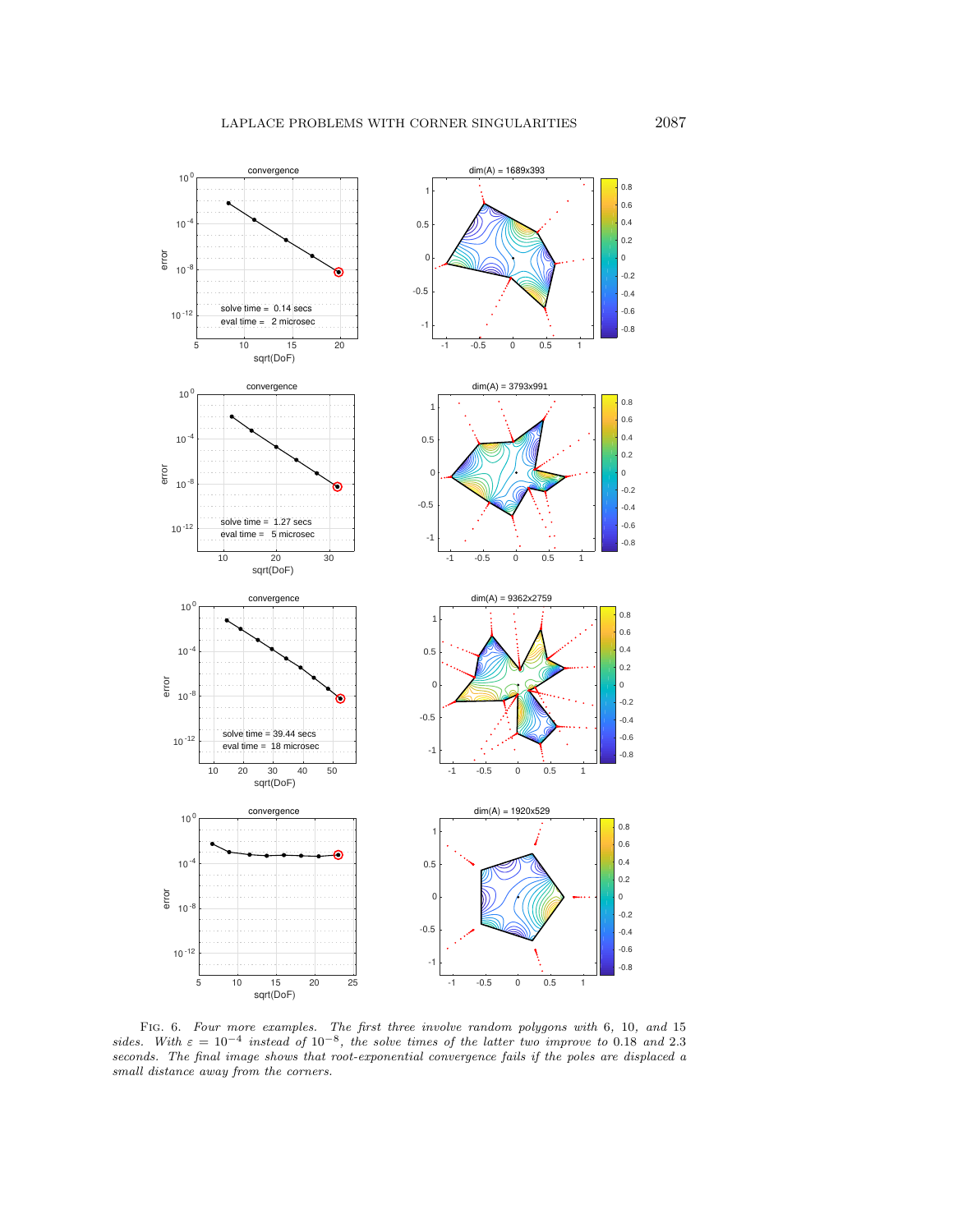<span id="page-14-1"></span>

FIG. 7. The second example of Figure [6](#page-13-0) carried to 1579 degrees of freedom. The accuracy stagnates at around  $10^{-11}$ , but the curves on the right show that the matrix A (after column scaling) reaches a condition number of on the order of  $10^{16}$  long before this point.

The last image of Figure [6](#page-13-0) attempts a computation with all the poles shifted a distance 0.15 away from their corners. The fast convergence is now lost completely, confirming the decisive importance of Newman's phenomenon and of our analysis in section [2.](#page-1-1)

These figures show the speed and accuracy of the rational approximation algorithm. One could look deeper, however, to assess its numerical properties and limitations. In particular, it was mentioned in the last section that our current implementation cannot reliably compute solutions with accuracy better than  $10^{-10}$ . It is natural to ask, where does this limitation come from, and could the situation be improved? At present, our understanding is not sufficient to attempt a proper discussion of this question. Certainly a relevant fact is that our least-squares problems lie in the regime where the matrices are hugely ill-conditioned, yet reasonable fits are obtained anyway. To illustrate this, Figure [7](#page-14-1) shows the second example of Figure [6](#page-13-0) but carried to higher accuracy. Instead of six data points, there are now 13, and one sees stagnation around accuracy  $10^{-11}$ . The plot on the right shows that long before this point, the matrix A has reached a condition number on the scale of the reciprocal of machine precision, though the norms of the coefficient vectors remain under control. This is a familiar effect with overcomplete bases, investigated by various authors over the years [\[5,](#page-18-1) [21,](#page-19-12) [24,](#page-19-13) [26\]](#page-19-14). We believe that further analysis will provide an understanding of how these effects play out in the present context and suggest modifications to bring our results closer to machine precision. At the same time, it is worth emphasizing that without such analysis, we still get fast solutions to excellent accuracy.

<span id="page-14-0"></span>5. Variants. We now mention a number of variations on the basic problem considered so far.

Curved boundaries. There is nothing new to be done here. The method we have described works with curved boundaries, the only difficulty being that the programming is less straightforward since the definition of the geometry involves more than just line segments. Figure [8](#page-15-0) shows the solution to 10-digit accuracy of a Dirichlet problem of this kind on a domain bounded a circular arc and an elliptical arc. The strings of poles have been placed along lines oriented at arbitrary angles to illustrate that using precisely the external bisector is not important.

Neumann boundary conditions. Little changes here; the boundary matching now involves derivatives as well as function values. For a rigorous a posteriori error bound,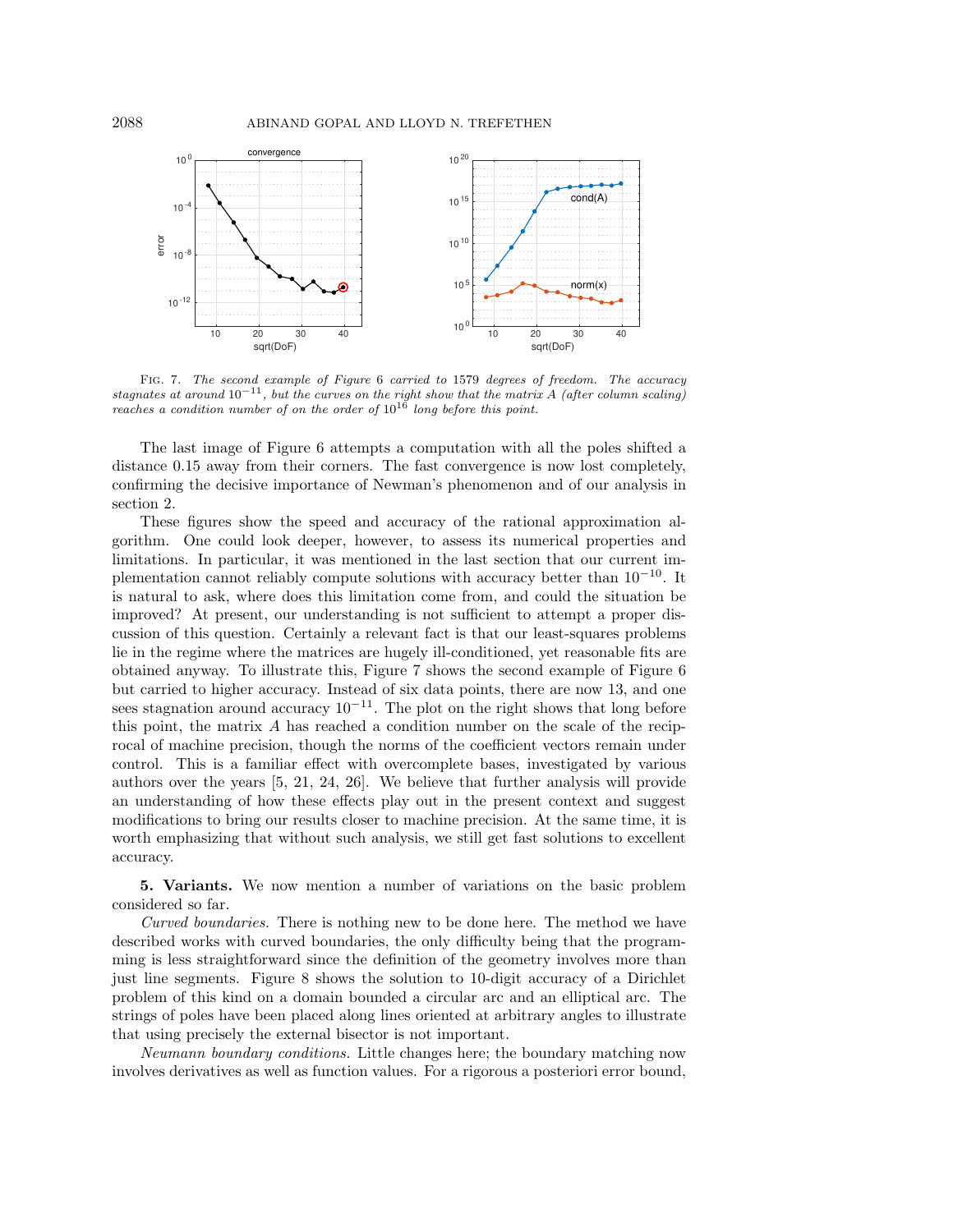<span id="page-15-0"></span>

Fig. 8. Illustration of a domain with curved boundaries. The strings of poles have been placed askew to illustrate that precise positioning is unimportant as long as the clustering is exponential.

one will have to make sure to use a formulation of the maximum principle that applies with the given boundary conditions.

Transmission problems. Some problems involve transmission of a signal from one domain to another with a matching condition at the interface, often involving derivatives. In this case we would use distinct rational representations in the different regions.

Discontinuous boundary conditions. In applications, Laplace problems very often have discontinuous boundary conditions; a prototypical example would be a square with boundary values 0 on three sides and 1 on the fourth. Mathematically, this is no problem at all, and the same applies to our numerical algorithm. The change that must be introduced is that convergence of the error to zero in the supremum norm is no longer possible. Instead, we find it convenient to guide the computation by a supremum norm weighted by distance to the nearest corner. Again one must be careful in applying the maximum principle.

Long domains. The "Runge part" of  $(1.3)$  consists of a monomial expansion about a point  $z_*$ . If  $N_2$  is large and  $\Omega$  is highly elongated, one is likely to run into trouble because this is an exponentially ill-conditioned basis. Approximation theory suggests turning to the basis of the Faber polynomials for  $\Omega$  [\[12\]](#page-19-4), but this would introduce an auxiliary computation as difficult as the original Laplace problem. We believe that simpler methods would be effective in many cases, such as a switch to a suitably scaled and shifted Chebyshev basis if  $\Omega$  is elongated mainly in one direction. Impressive solutions for such problems based on integral equations can be found in [\[38\]](#page-19-18).

Poisson equation. For a problem  $\Delta u = f$  with boundary conditions  $u(z) = h(z)$ for  $z \in \Gamma$ , as is very well known, one can first find any function v such that  $\Delta v = f$  in  $\Omega$ with arbitrary boundary values. The correction  $w = u - v$  needed to find u is now the solution of the Laplace problem  $\Delta w = 0$  with boundary conditions  $w(z) = h(z) - v(z)$ . This Laplace problem will have corner singularities as usual.

Helmholtz equation. Here, it appears that rational functions can be generalized to series involving Hankel functions, though the mathematics brings significant challenges. A preliminary announcement appeared in [\[16\]](#page-19-6), and development is under way.

Multiply connected domains. In a multiply connected domain, poles will need to be placed within the holes as well as in the exterior (and also logarithmic terms associated with the Runge part of  $(1.3)$  [\[2,](#page-18-2) [50\]](#page-20-4)). In the context of rational functions, as observed by Runge himself [\[12,](#page-19-4) [41\]](#page-20-3), this is not a very significant change. Of course,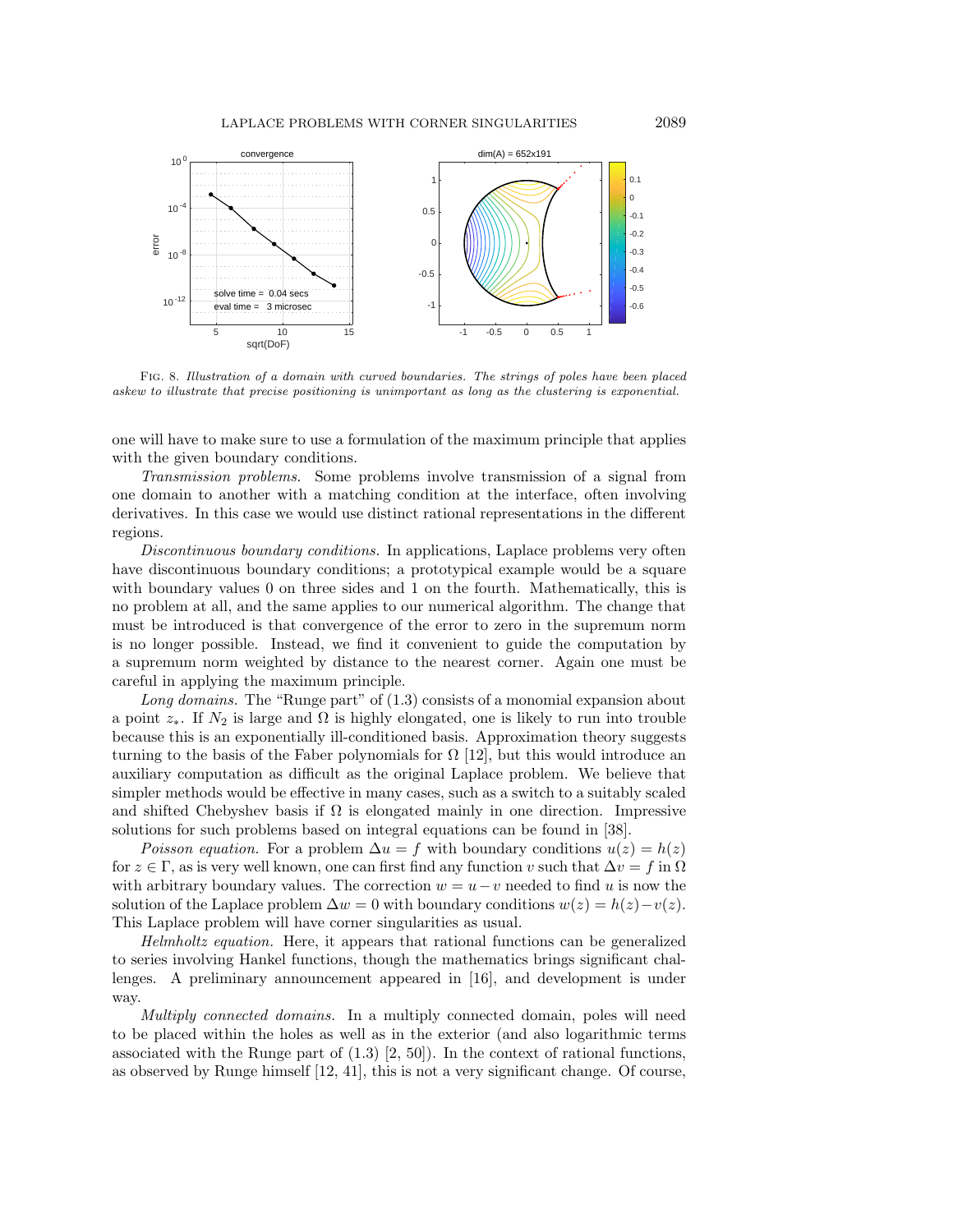as always, one will have to make sure that no poles fall within  $\Omega$ . Illustrations of series methods for Laplace problems in multiply connected smooth regions, without exponential clustering of poles, can be found in [\[50\]](#page-20-4).

*Slits.* A domain with a slit, that is, a corner with interior half-angle  $\pi$ , appears problematic since one can hardly place poles on the slit. However, local transformations can get around such a problem. If  $\Omega$  has a boundary slit coming in to  $z = 0$ along the negative real axis, for example, then the local change of variables  $\zeta = z^{1/2}$ transforms the slit to a segment of the imaginary axis. One can now introduce poles  $\zeta_k$  in the  $\zeta$ -plane to get terms for a Newman-style expansion with  $1/(\zeta - \zeta_k)$  corresponding to  $1/(z^{1/2} - \zeta_k)$ . Such transformations are just local, changing only the nature of some of the terms appearing in [\(1.3\)](#page-1-0); the least-squares problem is still solved on the boundary  $\Gamma$  in the *z*-plane.

Faster than root-exponential convergence. As mentioned at the beginning of section [2,](#page-1-1) faster than root-exponential convergence is not possible for Laplace problems in regions with corners if accuracy is measured by the maximum norm over  $\Omega$ . However, as pointed out in [\[48,](#page-20-13) Myth 3] and [\[49,](#page-20-2) Chapter 16], best approximations may not be optimal! The point here is that the insistence on global supremum norm error bounds may have terribly adverse effects on an approximation throughout almost all of a domain. Specifically, the discussion of discontinuous boundary conditions above suggests a possibility that might be very appealing to users. Even for a problem with continuous boundary data, one could measure convergence by a supremum norm weighted by distance to the nearest corner. This could make it possible to accelerate convergence of our algorithm from root-exponential to nearly exponential yet still guarantee errors bounded by a tolerance divided by the distance to the nearest corner. We plan to include an option along these lines in our software.

6. Discussion. The numerical solution of PDEs has been brought to a very highly developed state by generations of mathematicians and engineers since the 1950s. The Laplace equation in two dimensions is as basic a problem in this area as one could ask for, and many methods can handle it. Getting high accuracy in the presence of corner singularities, however, still requires care, as we found from the responses to a challenge problem involving the L-shaped domain that we posed to the NA Digest email discussion group in November 2018 [\[16,](#page-19-6) [51\]](#page-20-14). The most common approach to such a problem would be to use the finite element method (FEM), for which there is widely distributed freely available software, such as deal.II, FEniCS, Firedrake, IFISS, PLTMG, and  $XLiFE++$  [\[1,](#page-18-3) [4,](#page-18-4) [9,](#page-18-5) [34,](#page-19-19) [39,](#page-20-15) [58\]](#page-20-16). However, it is not straightforward to get, say,  $8$  digits of accuracy by such methods.<sup>[2](#page-16-0)</sup> For this, it may be preferable to use the more specialized tools of hp-adaptive FEM [\[43\]](#page-20-17). Such methods are powerful, but we believe they cannot compete for speed and simplicity for these simple planar problems, and, in particular, we are unaware of any FEM software that can match the performance shown in Figures [5](#page-12-0) and [6.](#page-13-0)

The other highly developed approach for Laplace problems is boundary integral equations (BIE), more restricted than FEM but very powerful when applicable [\[40\]](#page-20-18). Whereas FEM constructs a two-dimensional representation of the solution of a PDE, BIE represents it via an integral over a one-dimensional density function on the boundary. This speeds up the computations greatly, and, in addition, one can often avoid the ill-conditioned matrices associated with FEM, especially through formulations in-

<span id="page-16-0"></span><sup>2</sup>Just one respondent to our posting solved the problem to more than 8 digits of accuracy by FEM, Zoïs Moitier of the University of Rennes 1, who used XLiFE++ [\[58\]](#page-20-16) with finite elements of order 15.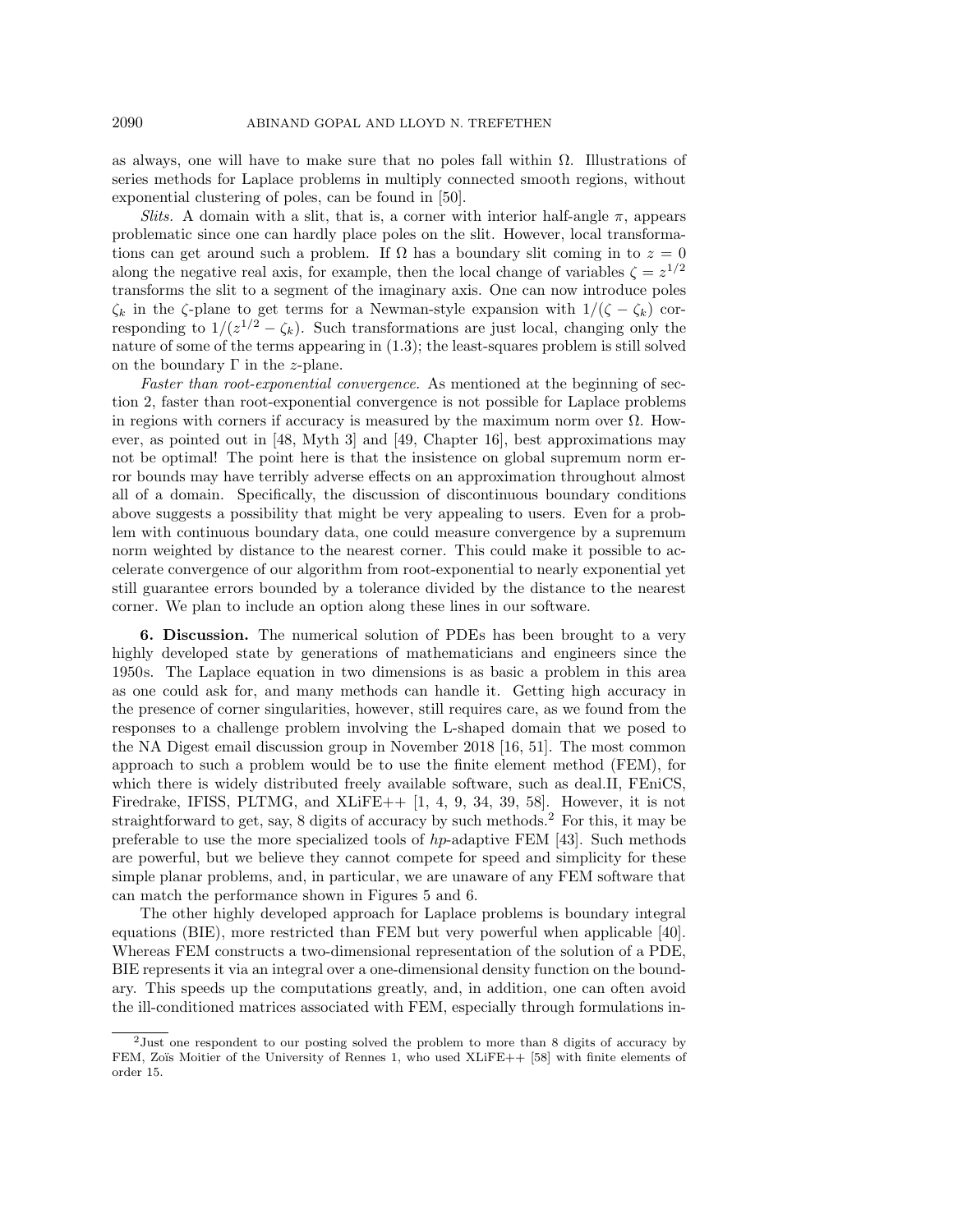volving Fredholm integral equations of the second kind. Evaluations of a BIE solution require numerical quadrature, which poses challenges near the corners and also near the boundary away from the corners, but experts have developed quadrature methods that are fast and accurate [\[7,](#page-18-6) [27,](#page-19-20) [44\]](#page-20-12). We have already mentioned the method of Helsing and Ojala with its ability to solve problems with thousands of corners [\[18,](#page-19-16) [19,](#page-19-17) [38\]](#page-19-18). There is no doubt that integral equations constitute the most powerful tool currently available for two-dimensional Laplace problems.

Our method, which we think of as constructing a zero-dimensional representation of the solution, belongs to the category of techniques known as the method of fundamental solutions (MFS) [\[5,](#page-18-1) [6,](#page-18-7) [10,](#page-19-21) [25,](#page-19-22) [26,](#page-19-14) [33\]](#page-19-23). This refers to any method in which a function is found satisfying given boundary conditions by expansion in a series of free space solutions with point singularities. Sometimes the points are fixed in advance, making the calculation linear as in our method, and in other cases they are selected adaptively. Such ideas go back at least to Kupradze in the 1960s [\[29,](#page-19-24) [28\]](#page-19-25) and are a special case of so-called Trefftz methods [\[21,](#page-19-12) [22\]](#page-19-26). One difference of what we are proposing here from the usual is that MFS expansions usually involve monopoles  $(=$ logarithmic point charges) rather than dipoles (= simple poles of a meromorphic function). A second difference is that the MFS literature does not make the connection with rational approximation theory and, in particular, does not normally use exponentially clustered poles to achieve root-exponential convergence near singularities, though steps in this direction can be found in [\[33\]](#page-19-23). Another related method is that of Hochman, Leviatan, and White [\[23\]](#page-19-2) involving rational functions with a nonlinear iteration.

It is interesting to consider the conceptual links between boundary integrals and MFS methods such as our rational functions. MFS methods seek to expand the solution in a finite series of point singularities lying outside the problem domain. Boundary integral equations, by contrast, seek a continuum distribution of charge singularities (single-layer for monopoles, double-layer for dipoles) precisely along the boundary. This formulation on the boundary has the advantage that it is connected with highly developed and powerful mathematical theories of integral operators, while point charge approaches are less fully understood. On the other hand the BIE approach has the flavor of interpolation rather than least-squares, requiring exact determination of a precisely determined density function, quite a contrast to the great simplicity and convenience of least-squares problems of the point charge methods, which take advantage of "overcomplete bases." For example, Walsh and his student Curtiss[3](#page-17-0) were interested in solving Laplace problems by interpolatory boundary matching and ended up giving a good deal of their effort to the interpolation rather than the approximation theory [\[8,](#page-18-8) [54\]](#page-20-19). The much simpler idea of using least-squares boundary matching goes back to Moler and undoubtedly others in the 1960s if not before [\[35,](#page-19-27) [50\]](#page-20-4) but has been surprisingly slow to find a place in mainstream numerical PDEs.

As commented on in [\[16\]](#page-19-6), we see a historical dimension in the relative lack of attention given to global methods of a spectral flavor for solving PDEs, such as we have proposed here, that take advantage of the analyticity of problems arising in applications. In the 19th century, mathematicians' focus was mainly on analytic functions, possibly with branch points. In the 20th century, however, interest in that kind of function theory largely gave way to interest in real analysis, with great attention being given to detailed study of questions of regularity, that is, of precise degrees of

<span id="page-17-0"></span><sup>3</sup>Donald Newman was also a student of Walsh's, receiving his Ph.D. from Harvard at age 22.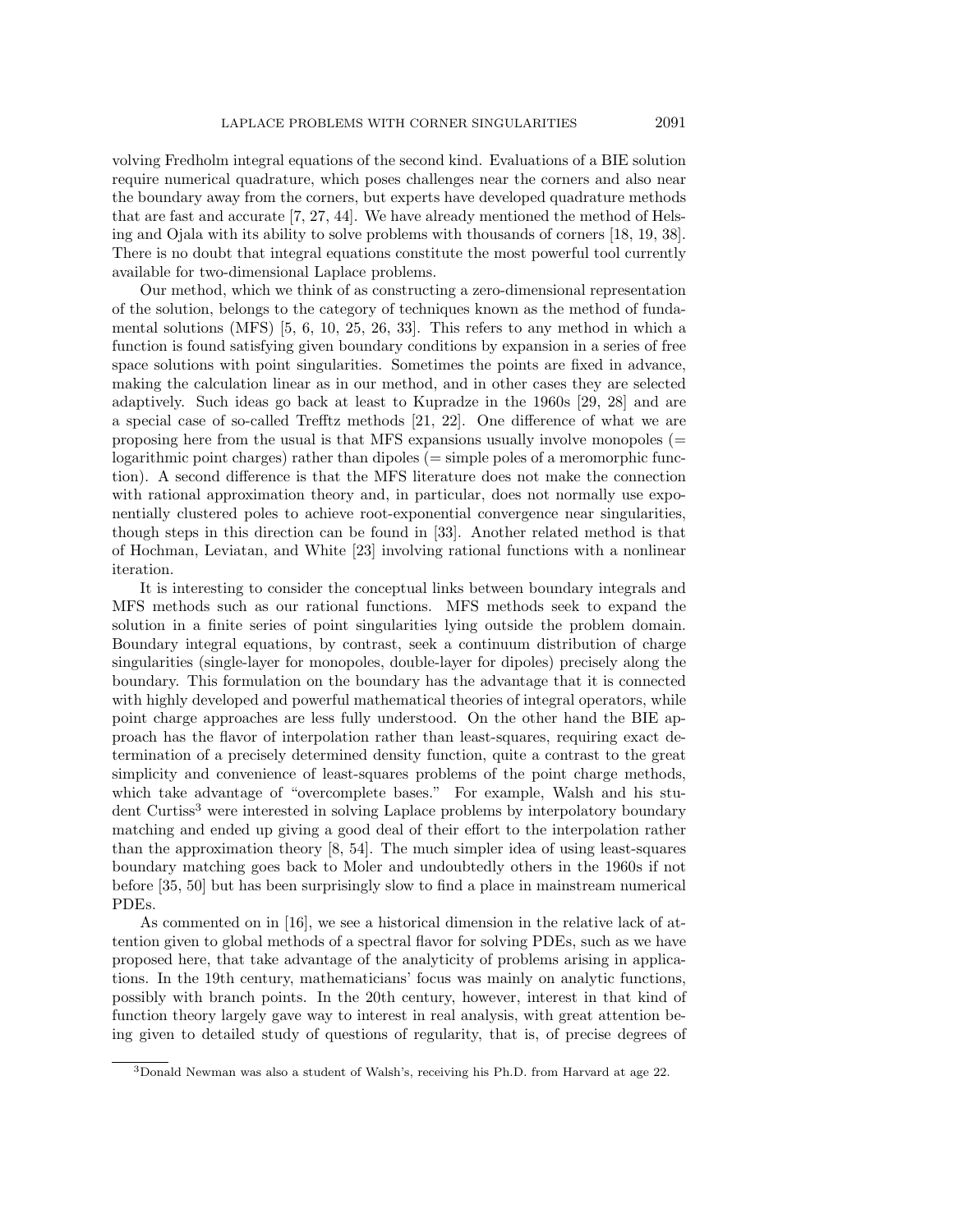smoothness of functions and their consequences. This trend is strikingly on display in the standard work on elliptic PDEs in domains with corners by Grisvard [\[17\]](#page-19-28), which begins with 80 pages on Sobolev spaces and proceeds to develop an extensive theory in that setting. The numerical PDE community followed this trend with the prevailing discourse again becoming analysis in terms of Sobolev spaces [\[43\]](#page-20-17). Although in principle one can analyze even analytic problems with these tools, in practice they bring a bias toward discretizations tuned to problems of limited smoothness.[4](#page-18-9) Yet many problems of interest in applications are analytic or piecewise analytic.

Turning to future prospects, we note that the two-dimensional Laplace equation is very special. We have begun exploration of generalizations to the Helmholtz equation [\[16\]](#page-19-6), and other problems, such as the biharmonic equation, can also be investigated. The extension to three dimensions is a bigger issue to be considered. Here, as in two dimensions, there are MFS papers going back many years. The question is whether a new, more focused connection with approximation theory near singularities can bring a new efficiency, as we have shown here for two-dimensional problems, and we are open-minded on this question.

In this paper we have introduced a new approach to numerical solution of certain PDEs, globally accurate and extremely simple, requiring no preliminary analysis of corner singularities. The method is very young, and there are innumerable questions to be answered and details to be improved in further research. Since the method exploits the same mathematics that makes lightning strike trees and buildings at sharp edges, we like to think of it as a "lightning Laplace solver."

Acknowledgments. We are grateful for advice to Alex Barnett, Timo Betcke, Leslie Greengard, Dave Hewett, Daan Huybrechs, Yuji Nakatsukasa, Vladimir Rokhlin, Kirill Serkh, André Weideman, and an anonymous referee. We have also benefited greatly from Bernhard Beckermann's extensive knowledge of the rational approximation literature.

## REFERENCES

- <span id="page-18-3"></span>[1] G. Alzetta, D. Arndt, W. Bangerth, V. Boddu, B. Brands, D. Davydov, R. Gassmoller, ¨ T. Heister, L. Heltai, K. Kormann, and M. Kronbichler, The deal.II Library, Version 9.0, J. Numer. Math., 26 (2018), pp. 173–183, [https://www.dealii.org.](https://www.dealii.org)
- <span id="page-18-2"></span>[2] S. Axler, Harmonic functions from a complex analysis viewpoint, Amer. Math. Monthly, 93 (1986), pp. 246–258.
- <span id="page-18-0"></span>[3] T. BAGBY AND P. M. GAUTHIER, Approximation by harmonic functions on closed subsets of Riemann surfaces, J. Anal. Math., 51 (1988), pp. 259–284.
- <span id="page-18-4"></span>[4] R. E. Bank, PLTMG: A software package for solving elliptic partial differential equations, Users' Guide 13.0, University of California, San Diego, 2018.
- <span id="page-18-1"></span>[5] A. H. BARNETT AND T. BETCKE, Stability and convergence of the method of fundamental solutions for Helmholtz problems on analytic domains, J. Comput. Phys., 227 (2008), pp. 7003–7026.
- <span id="page-18-7"></span>[6] A. Bogomolny, Fundamental solutions method for elliptic boundary value problems, SIAM J. Numer. Anal., 22 (1985), pp. 644–669.
- <span id="page-18-6"></span>[7] J. BREMER, V. ROKHLIN, AND I. SAMMIS, Universal quadratures for boundary integral equations on two-dimensional domains with corners, J. Comput. Phys., 229 (2010), pp. 8259–8280.
- <span id="page-18-8"></span>[8] J. H. Curriss, *Interpolation by harmonic polynomials*, J. SIAM, 10 (1962), pp. 709–736.
- <span id="page-18-5"></span>[9] H. C. Elman, A. Ramage, and D. J. Silvester, IFISS: A computational laboratory for investigating incompressible flow problems, SIAM Rev., 56 (2014), pp. 261–273.

<span id="page-18-9"></span><sup>4</sup>For example, in the FEM literature, as in Grisvard's book, one encounters the view that a PDE problem with a salient corner is nonsingular, whereas the same problem with a reentrant corner is singular. Such a distinction would not make sense from the point of view of classical function theory.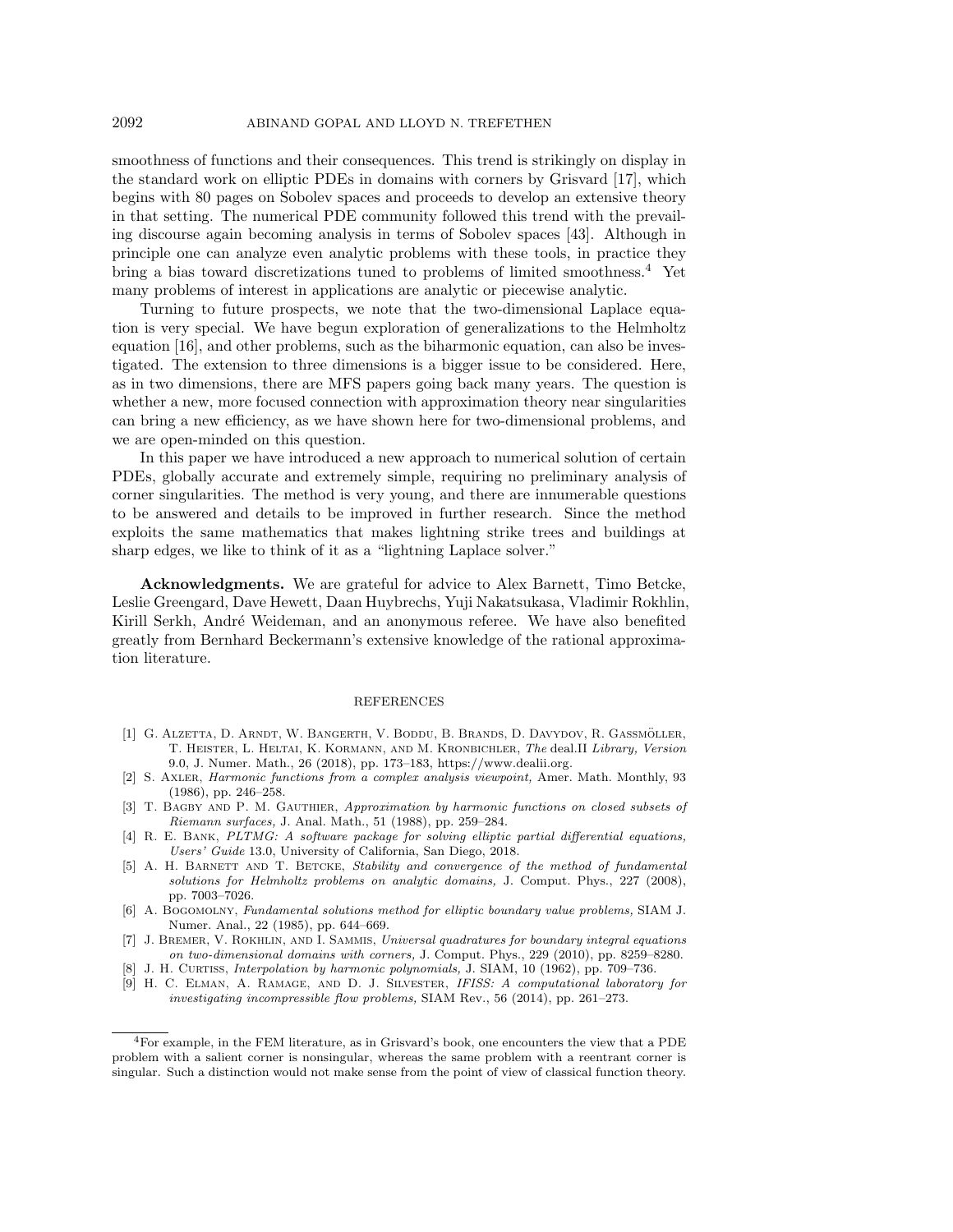- <span id="page-19-21"></span>[10] G. FAIRWEATHER AND A. KARAGEORGHIS, The method of fundamental solutions for elliptic boundary value problems, Adv. Comput. Math., 9 (1998), pp. 69–95.
- <span id="page-19-15"></span>[11] S. FILIP, A. JAVEED, AND L. N. TREFETHEN, Smooth random functions, random ODEs, and Gaussian processes, SIAM Rev., 61 (2019), pp. 185–205.
- <span id="page-19-4"></span>[12] D. GAIER, Lectures on Complex Approximation, Birkhäuser, Basel, 1987.
- <span id="page-19-1"></span>[13] A. A. GONČAR, On the rapidity of rational approximation of continuous functions with characteristic singularities, Math. USSR-Sbornik, 2 (1967), pp. 561–568.
- <span id="page-19-11"></span>[14] A. A. GONČAR, Zolotarev problems connected with rational functions, Math. USSR-Sbornik, 7 (1969), pp. 623–635.
- <span id="page-19-5"></span>[15] A. GOPAL AND L. N. TREFETHEN, Representation of conformal maps by rational functions, Numer. Math., 142 (2019), pp. 359–382.
- <span id="page-19-6"></span>[16] A. GOPAL AND L. N. TREFETHEN, New Laplace and Helmholtz solvers, Proc. Natl. Acad. Sci. USA, pnas.1904139116, 2019.
- <span id="page-19-28"></span>[17] P. Grisvard, Elliptic Problems in Nonsmooth Domains, SIAM, Philadelphia, 2011.
- <span id="page-19-16"></span>[18] J. Helsing, Solving Integral Equations on Piecewise Smooth Boundaries Using the RCIP Method: A Tutorial, preprint, arXiv:1207.6737v9, 2018.
- <span id="page-19-17"></span>[19] J. Helsing and R. Ojala, Corner singularities for elliptic problems: Integral equations, graded meshes, quadrature, and compressed inverse preconditioning, J. Comput. Phys., 227 (2008), pp. 8820–8840.
- <span id="page-19-9"></span>[20] P. Henrici, Applied and Computational Complex Analysis, Vol. 3, Wiley, New York, 1986.
- <span id="page-19-12"></span>[21] R. HIPTMAIR, A. MOIOLA, AND I. PERUGIA, A survey of Trefftz methods for the Helmholtz equation, in Building Bridges: Connections and Challenges in Modern Approaches to Numerical Partial Differential Equations, Lect. Notes Comput. Sci. Eng. 114, Springer, New York, 2016, pp. 237–278.
- <span id="page-19-26"></span>[22] R. Hiptmair, A. Moiola, I. Perugia, and Ch. Schwab, Approximation by harmonic polynomials in star-shaped domains and exponential convergence of Trefftz hp-DGFEM, ESAIM Math. Model. Numer. Anal., 48 (2014), pp. 727–752.
- <span id="page-19-2"></span>[23] A. HOCHMAN, Y. LEVIATAN, AND J. K. WHITE, On the use of rational-function fitting methods for the solution of 2D Laplace boundary-value problems, J. Comput. Phys., 238 (2013), pp. 337–358.
- <span id="page-19-13"></span>[24] D. HUYBRECHS AND A.-E. OLTEANU, An oversampled collocation approach of the wave based method for Helmholtz problems, Wave Motion, 87 (2019), pp. 92–105.
- <span id="page-19-22"></span>[25] M. KATSURADA AND H. OKAMOTO, A mathematical study of the charge simulation method I, J. Fac. Sci. Univ. Tokyo Sect. IA Math., 35 (1988), pp. 507–518.
- <span id="page-19-14"></span>[26] T. Kitagawa, Asymptotic stability of the fundamental solution method, J. Comput. Appl. Math., 38 (1991), pp. 263–269.
- <span id="page-19-20"></span>[27] A. KLÖCKNER, A. BARNETT, L. GREENGARD, AND M. O'NEIL, Quadrature by expansion: A new method for the evaluation of layer potentials, J. Comput. Phys., 252 (2013), pp. 332–349.
- <span id="page-19-25"></span>[28] V. D. KUPRADZE, Potential Methods in the Theory of Elasticity, Israel Program for Scientific Translations, Jerusalem, 1965.
- <span id="page-19-24"></span>[29] V. D. KUPRADZE AND M. A. ALEKSIDZE, The method of functional equations for the approximate solution of certain boundary value problems, USSR Comput. Math. & Math. Phys., 4 (1964), pp. 82–126.
- <span id="page-19-8"></span>[30] R. S. Lehman, Developments at an analytic corner of solutions of elliptic partial differential equations, J. Math. Mech., 8 (1959), pp. 727–760.
- <span id="page-19-10"></span>[31] H. Lewy, On the reflection laws of second order differential equations in two dependent variables, Bull. Amer. Math. Soc., 65 (1959), pp. 37–58.
- <span id="page-19-7"></span>[32] E. LEVIN AND E. B. SAFF, Potential theoretic tools in polynomial and rational approximation, in Harmonic Analysis and Rational Approximation, Springer, New York, 2006, pp. 71–94.
- <span id="page-19-23"></span>[33] Y. Liu, The Numerical Solution of Frequency-Domain Acoustic and Electromagnetic Periodic Scattering Problems, Ph.D. thesis, Dartmouth College, Hanover, NH, 2016.
- <span id="page-19-19"></span>[34] A. Logg, K.-A. MARDAL, AND G. WELLS, EDS., Automated Solution of Differential Equations by the Finite Element Method: The FEniCS Book, Springer, New York, 2012, [https:](https://fenicsproject.org) [//fenicsproject.org.](https://fenicsproject.org)
- <span id="page-19-27"></span>[35] C. B. MoLER, Accurate bounds for the eigenvalues of the Laplacian and applications to rhombical domains, Technical report CS 121, Stanford University, 1969, [http://i.stanford.edu/](http://i.stanford.edu/TR/CS-TR-69-121.html) [TR/CS-TR-69-121.html.](http://i.stanford.edu/TR/CS-TR-69-121.html)
- <span id="page-19-3"></span>[36] Y. NAKATSUKASA, O. SÈTE, AND L. N. TREFETHEN, The AAA algorithm for rational approximation, SIAM J. Sci. Comput., 40 (2018), pp. A1494–A1522.
- <span id="page-19-0"></span>[37] D. J. Newman, Rational approximation to  $|x|$ , Mich. Math. J., 11 (1964), pp. 11–14.
- <span id="page-19-18"></span>[38] R. OJALA, A robust and accurate solver of Laplace's equation with general boundary conditions on general domains in the plane, J. Comput. Math., 30 (2012), pp. 433–448.